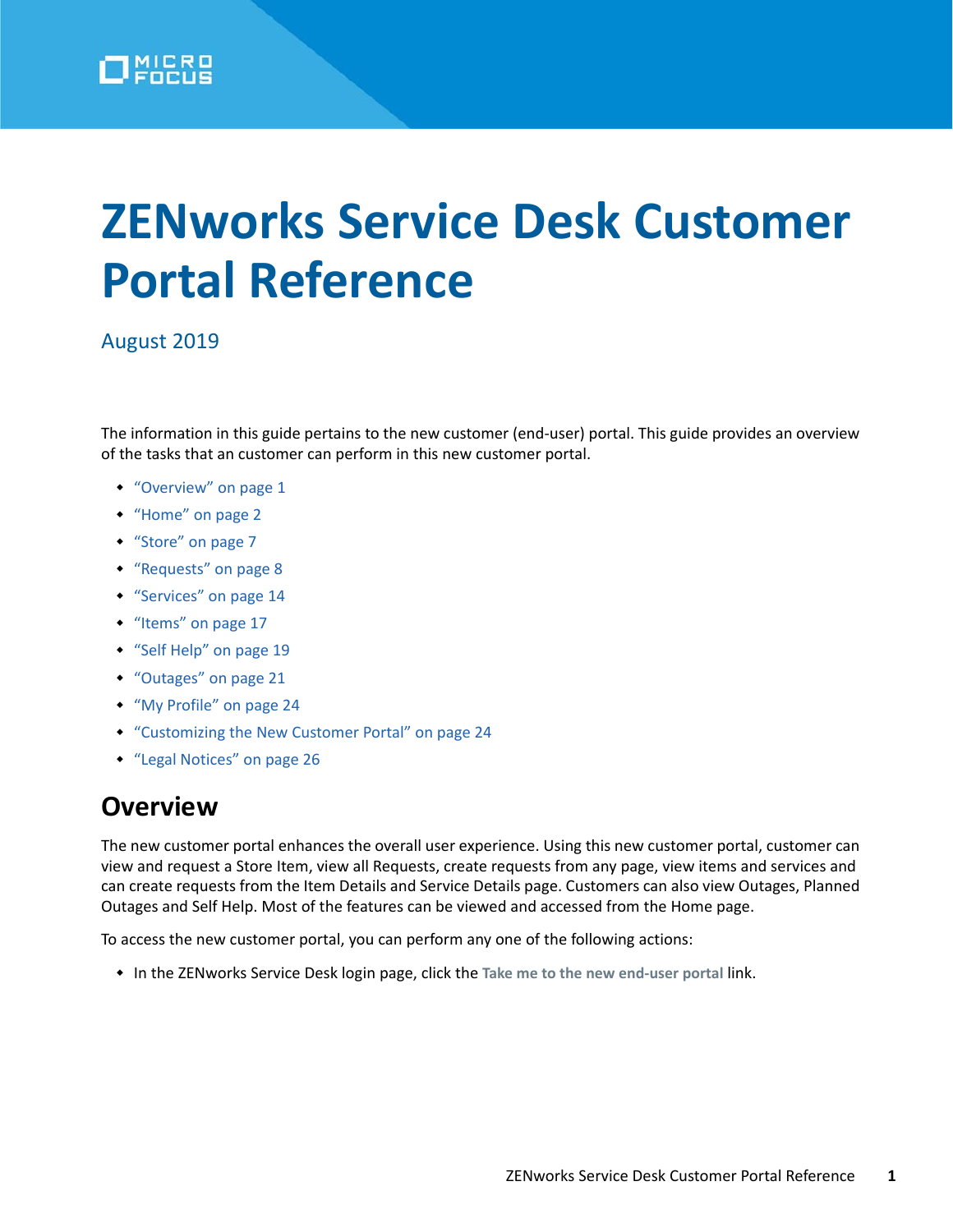

Use the following URL:

*https://<zenworks\_service\_desk\_server>/servicedesk/*

The new customer portal can be accessed through any devices such as desktops, mobiles, tablets.

# <span id="page-1-0"></span>**Home**

The home page displays most of the information that a customer can perform in ZENworks Service Desk.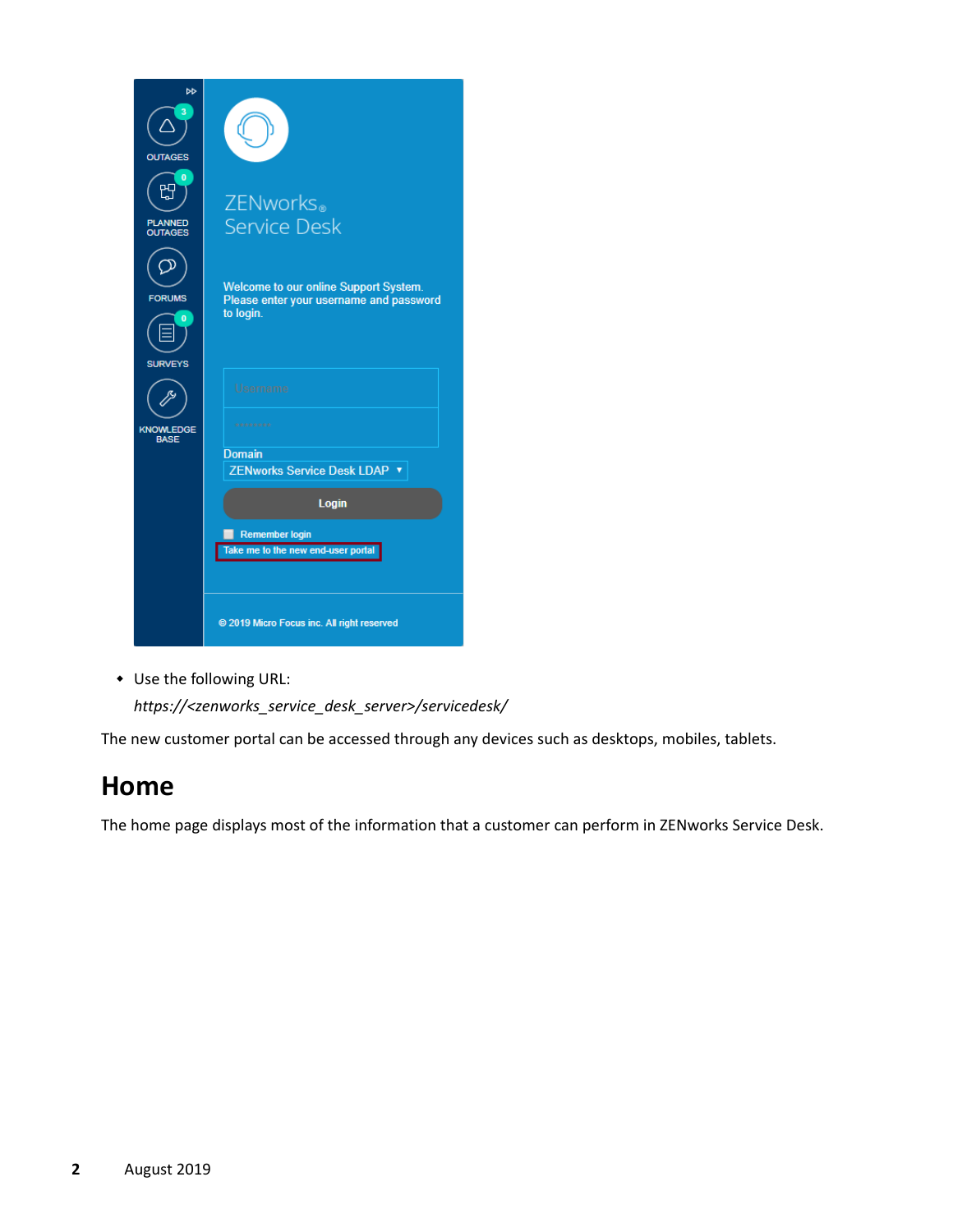| $\bigcirc$<br><b>ALERTS</b>                                                                                                                                                                                                                                                                |                                                                                                               | SLA Breached for Service Request 100305                                                                                                                                                                                      | 9 SLA Breached for Service Request 100304                                                        | SLA Breached for Service Request 100303                                                                                                                                        | SLA Breached for Service Request                               |
|--------------------------------------------------------------------------------------------------------------------------------------------------------------------------------------------------------------------------------------------------------------------------------------------|---------------------------------------------------------------------------------------------------------------|------------------------------------------------------------------------------------------------------------------------------------------------------------------------------------------------------------------------------|--------------------------------------------------------------------------------------------------|--------------------------------------------------------------------------------------------------------------------------------------------------------------------------------|----------------------------------------------------------------|
|                                                                                                                                                                                                                                                                                            | Search STORE                                                                                                  |                                                                                                                                                                                                                              |                                                                                                  | Q                                                                                                                                                                              |                                                                |
|                                                                                                                                                                                                                                                                                            | <b>GO</b> STORE<br>Click here to browse through store<br>items of your choice to create a<br>service request. | <b>X</b> NEW REQUEST<br>Click here to create requests and<br>communicate directly with the<br>service desk.                                                                                                                  | <b>IN SELF HELP</b><br>Click here to view knowledge base<br>that helps in resolving disruptions. | OUTAGES<br>Click here to view list of outages that<br>are currently being worked-on by<br>rechnician.                                                                          |                                                                |
| <b>REQUESTS</b><br>ALL REQUESTS (150)                                                                                                                                                                                                                                                      |                                                                                                               | REQUESTS AWAITING APPROVAL & INPUTS<br>FOR ME (4)                                                                                                                                                                            |                                                                                                  | QUICK CALLS<br>ALL QUICK CALLS (9)                                                                                                                                             |                                                                |
| <b>ELOISTIC Request for Adobe Photoshop from store.</b><br><b>STORY: Request for Mozilla FireFox from store.</b><br><b>EDITING Request for Eclipse from store.</b><br>Request for Microsoft Office 2016 : Professional Plus from<br>Request for Postgres from store.<br>100313             | Pending<br>Pending<br>Pending<br>Pending<br>Pending                                                           | Request for Tally Solutions Software from store.<br>Request for Mozilla FireFox from store.<br>$-10007$<br>Request for Microsoft Office 2016 : Professional Plus f<br><b>LOOKIN A</b><br>Request for Dell Laptop from store. | Pending<br>In Progress<br>Pending<br>In Progress                                                 | Access to UI-UX Software<br>Department New Joinee<br>Finance Department - Quick Call for Bank Account Opening<br>Group Quick Call<br>ISNT - VPN Access & approval request Call |                                                                |
| View All                                                                                                                                                                                                                                                                                   |                                                                                                               | View All                                                                                                                                                                                                                     |                                                                                                  | View All                                                                                                                                                                       |                                                                |
| KNOWLEDGE BASE<br>ALL (5)<br>٠                                                                                                                                                                                                                                                             |                                                                                                               | PLANNED OUTAGES<br>ALL PLANNED OUTAGES (0)                                                                                                                                                                                   |                                                                                                  | <b>SURVEYS</b><br>SURVEYS TO TAKE (3)                                                                                                                                          |                                                                |
| ****<br>How Store Workflow with Line Manager Approval works ?<br>*****<br>What is Incident, Service Request & Change Request<br>*****<br>How to raise ticket in ZENworks Service Desk<br>*****<br>How to Download and Install Microsoft Office 2016<br>*****<br>Dell Laptop is not working |                                                                                                               | No record found                                                                                                                                                                                                              |                                                                                                  | Survey for Service Satisfaction<br>Survey for Product Quality<br>Survey for Advance JAVA Training                                                                              | <b>Take Survey</b><br><b>Take Survey</b><br><b>Take Survey</b> |

The newly designed Home page includes the following features:

 Alerts are displayed on the top in the marquee style. Alerts can be differentiated with the icons that are associated with the severity (Information, Warning and Urgent) of the alert. In the Desktop view, hover on an alert displays the description of the alert as a tool tip.

 (8.1.1 or later) To view additional information, click the alert. A pop-up is displayed with the alert information.

 Using the centralized search, you can search for any object in the Service Desk by selecting appropriate option.

| Search STORE                                                     |                     |                                                                                                             |                                                                                                  |                                                                                                         |  |
|------------------------------------------------------------------|---------------------|-------------------------------------------------------------------------------------------------------------|--------------------------------------------------------------------------------------------------|---------------------------------------------------------------------------------------------------------|--|
| STORE<br><b>REQUESTS</b><br>SERVICES<br>SELF HELP<br><b>ITEM</b> | igh store<br>käte a | <b>Y</b> NEW REQUEST<br>Click here to create requests and<br>communicate directly with the<br>service desk. | <b>IN SELF HELP</b><br>Click here to view knowledge base<br>that helps in resolving disruptions. | O OUTAGES<br>Click here to view list of outages that<br>are currently being worked-on by<br>technician. |  |
| OUTAGES.<br>PLANNED OUTAGES                                      |                     |                                                                                                             |                                                                                                  |                                                                                                         |  |

Easy navigation

Based on privileges, Store, New Request, Self Help and Outages cards are displayed below the search bar. Click on individual card to go that particular page.

Description on the card can be customized by administrators. For more information, see [Customizing the](#page-23-1)  [New Customer Portal](#page-23-1).

- Dashboard that makes it easy for users to view the most important objects. Each dashlet displays the most recent objects, to view more, click View All. For more information, see [Dashboard.](#page-3-0)
- Create requests

For more information, see the [Creating a New Request](#page-8-0) section.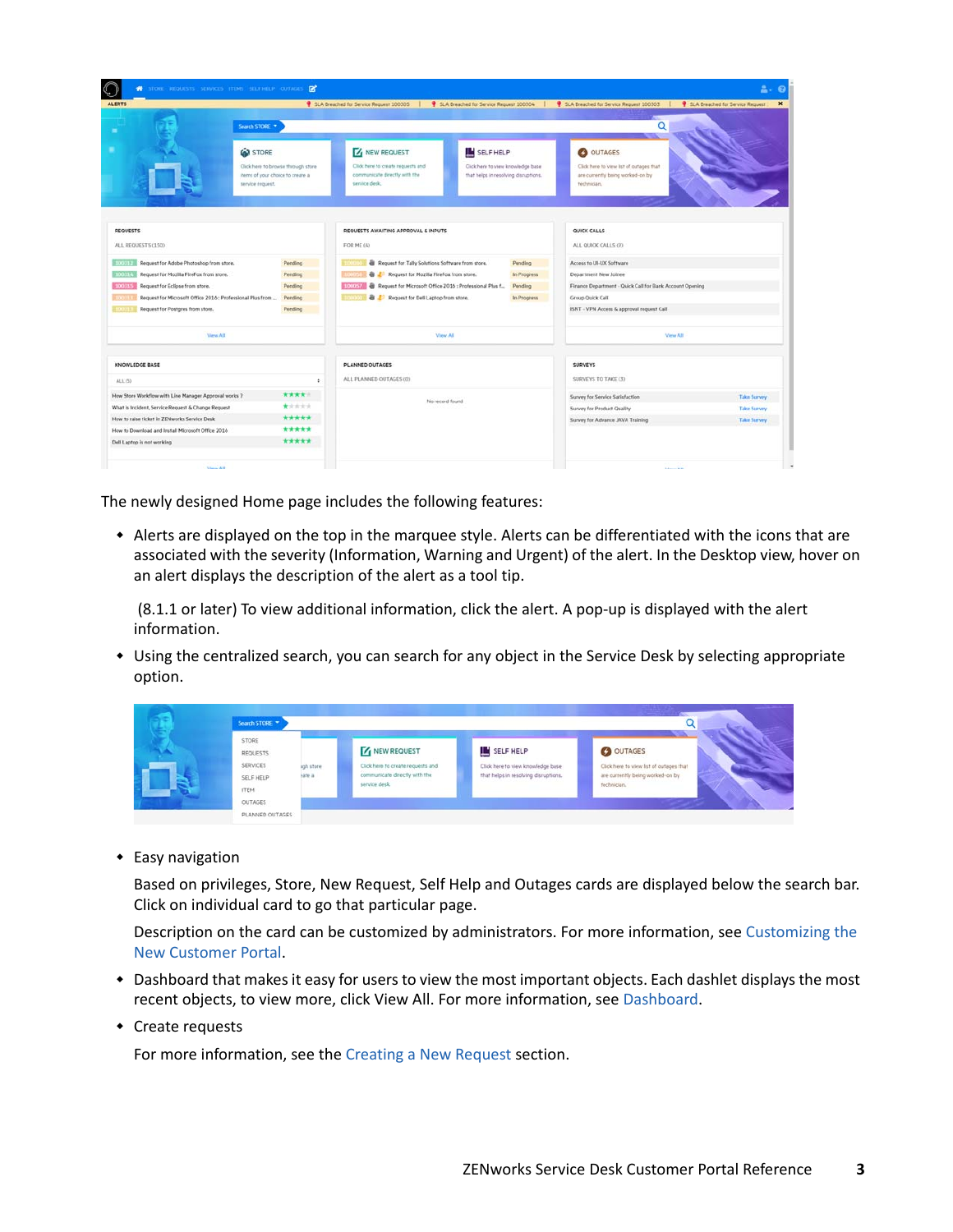# <span id="page-3-0"></span>**Dashboard**

The Home page of the new customer portal displays six dashlets. Following is the list of available dashlets.

 **Requests:** Lists the top requests for the user. To view a request, click the required request and to view all request, click View All. Number on top of the dashlet displays the total number of requests.

The color code associated with request ID represents the priority of the request:



To open a request in a new tab, right-click on the Request and click Open in New Tab.

For more information on request, see the [Requests](#page-7-0) section.

| <b>REQUESTS</b><br>ALL REQUESTS (150)                                |  |         |  |  |  |
|----------------------------------------------------------------------|--|---------|--|--|--|
| 100312<br>Request for Adobe Photoshop from store.                    |  | Pending |  |  |  |
| 100314<br>Request for Mozilla FireFox from store.                    |  | Pending |  |  |  |
| 100315<br>Request for Eclipse from store.                            |  | Pending |  |  |  |
| 100311<br>Request for Microsoft Office 2016 : Professional Plus from |  | Pending |  |  |  |
| 100313<br>Request for Postgres from store.                           |  | Pending |  |  |  |
|                                                                      |  |         |  |  |  |
| <b>View All</b>                                                      |  |         |  |  |  |

- **Requests Awaiting My Approval & Inputs:** Lists the most recent requests that are under awaiting inputs (need-info) and awaiting approval. Number on top of the dashlet displays the total number of requests that are under awaiting approval and inputs. Click View All to view all the requests that are awaiting approval and awaiting inputs. To open a request in a new tab, right-click on the Request and click Open in New Tab.
	- This icon represents Awaiting Approval.
	- This icon represents Awaiting Inputs (need-info).

**NOTE:** The *Team Manager* approval is not listed as requests awaiting my approval.

For more information, see [Requests](#page-7-0).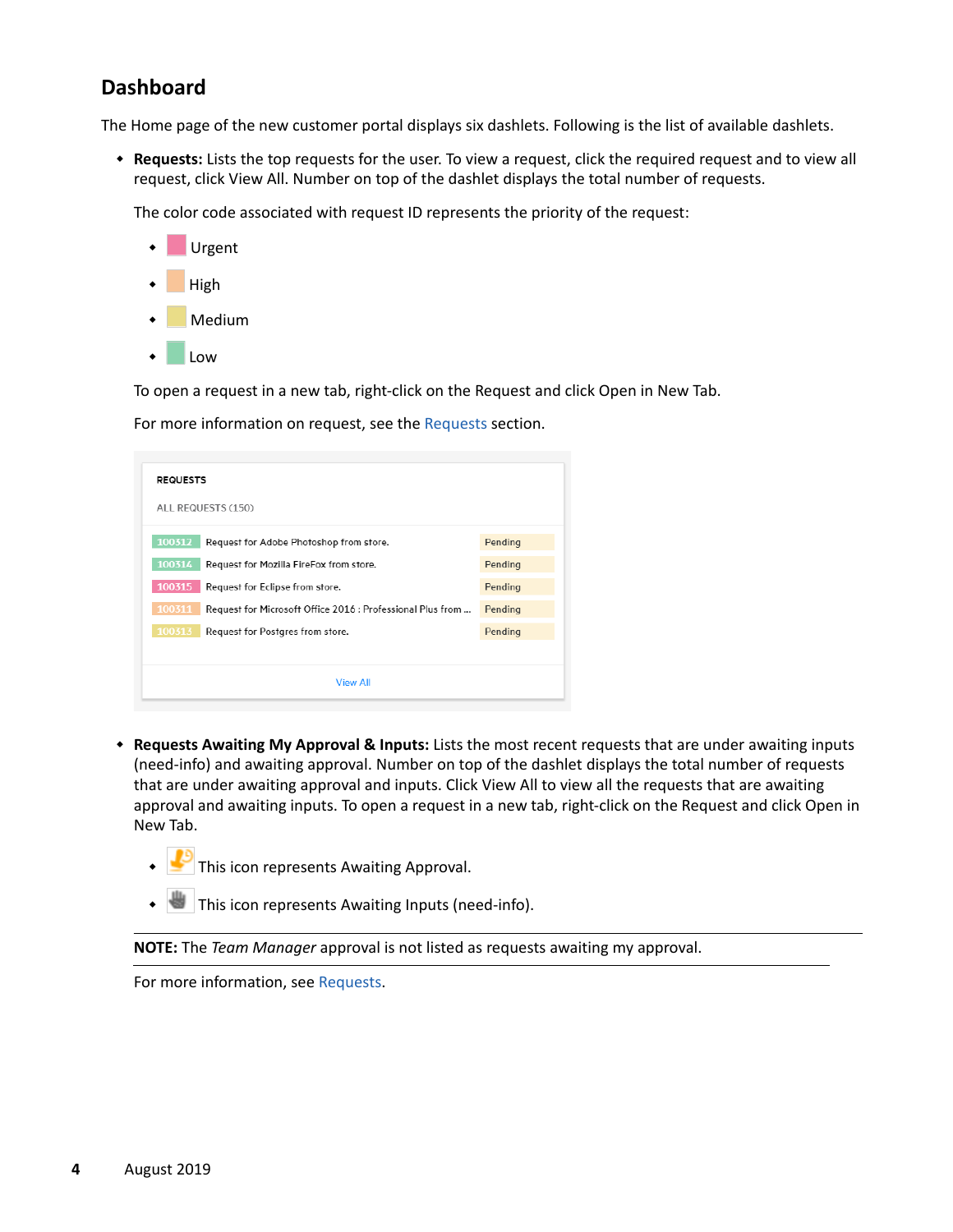| FOR ME $(4)$                                                       |             |
|--------------------------------------------------------------------|-------------|
| 100060 Request for Tally Solutions Software from store.            | Pending     |
| 100058 . B Request for Mozilla FireFox from store.                 | In Progress |
| 100057 \Request for Microsoft Office 2016 : Professional Plus f    | Pending     |
| 100000 <b>W</b> C <sup>9</sup> Request for Dell Laptop from store. | In Progress |
|                                                                    |             |
|                                                                    |             |

 **Quick Calls:** Lists the most recent quick calls associated with the user. To view all the quick calls associated with the user, click View All. After clicking View All, CREATE NEW REQUEST page is displayed that includes a QUICK CALL TEMPLATE section. On click of individual quick call, a pop-up is displayed and a request can be created. For more information, see [Creating Request using the Quick Call or Group Quick Call](#page-9-0).

| QUICK CALLS<br>ALL QUICK CALLS (9)                       |  |  |  |
|----------------------------------------------------------|--|--|--|
| Access to UI-UX Software                                 |  |  |  |
| Department New Joinee                                    |  |  |  |
| Finance Department - Quick Call for Bank Account Opening |  |  |  |
| Group Quick Call                                         |  |  |  |
| ISNT - VPN Access & approval request Call                |  |  |  |
|                                                          |  |  |  |
| <b>View All</b>                                          |  |  |  |

 **Knowledge Base** The Knowledge Base dashlet lists the most recent knowledge base (articles, FAQs and Solutions). Click View All to view all knowledge base.

For more information, see [Self Help](#page-18-0).

| ALL (5)                                              | ÷     |
|------------------------------------------------------|-------|
| How Store Workflow with Line Manager Approval works? | ****  |
| What is Incident, Service Request & Change Request   | ***** |
| How to raise ticket in ZENworks Service Desk         | ***** |
| How to Download and Install Microsoft Office 2016    | ***** |
| Dell Laptop is not working                           | ***** |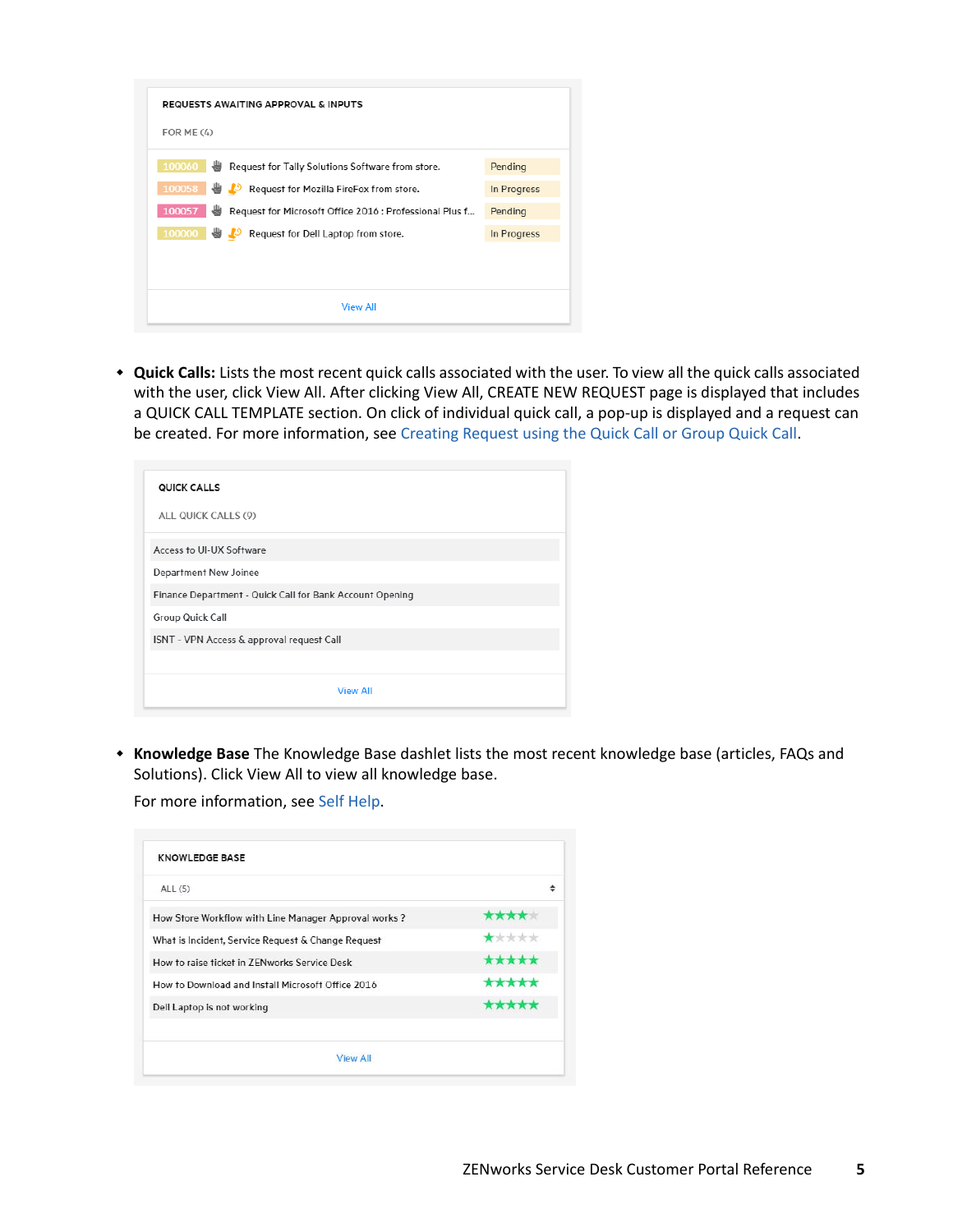**Planned Outages** The Planned Outages dashlet displays all the outages planned by the technician. To view all the outages, click View All.

For more information, see [Planned Outages](#page-21-0).

 **Survey:** The Survey dashlet lists all the assigned surveys. To take a survey, click the required survey. By submitting the Survey, the count of the Survey will reduce and that particular survey will disappear from the list.

| <b>SURVEYS</b>                   |                    |
|----------------------------------|--------------------|
| SURVEYS TO TAKE (3)              |                    |
| Survey for Service Satisfaction  | <b>Take Survey</b> |
| Survey for Product Quality       | <b>Take Survey</b> |
| Survey for Advance JAVA Training | <b>Take Survey</b> |
|                                  |                    |
|                                  |                    |
|                                  |                    |
| <b>View All</b>                  |                    |

In Desktop view, the Survey page displays the list of surveys on the left panel side and the right panel displays the survey questions.

| SURVEY LIST (4)                  | Home & Survey<br>menovat                                                                |
|----------------------------------|-----------------------------------------------------------------------------------------|
| Survey for Advance JAVA Training | Survey for Advance JAVA Training                                                        |
| Survey for Service Satisfaction  | Survey for Advance JAVA Training                                                        |
| Survey for Product Quality       | Response Details:<br>1. Rate the Content used in the training ( 1- Poor, 5- Excellent ) |
| Survey for Advance JAVA Training | 卧                                                                                       |
|                                  | 2. Whether the presentation was good?                                                   |
|                                  | G Yes G No                                                                              |
|                                  | 3. Whether all the content covered in the given time period ?<br>O Yes O No             |
|                                  | 4. Any further suggestion, What need to be improve in future training sessions ?        |
|                                  |                                                                                         |
|                                  |                                                                                         |
|                                  |                                                                                         |
|                                  |                                                                                         |
|                                  | <b>SUBMIT</b>                                                                           |
|                                  |                                                                                         |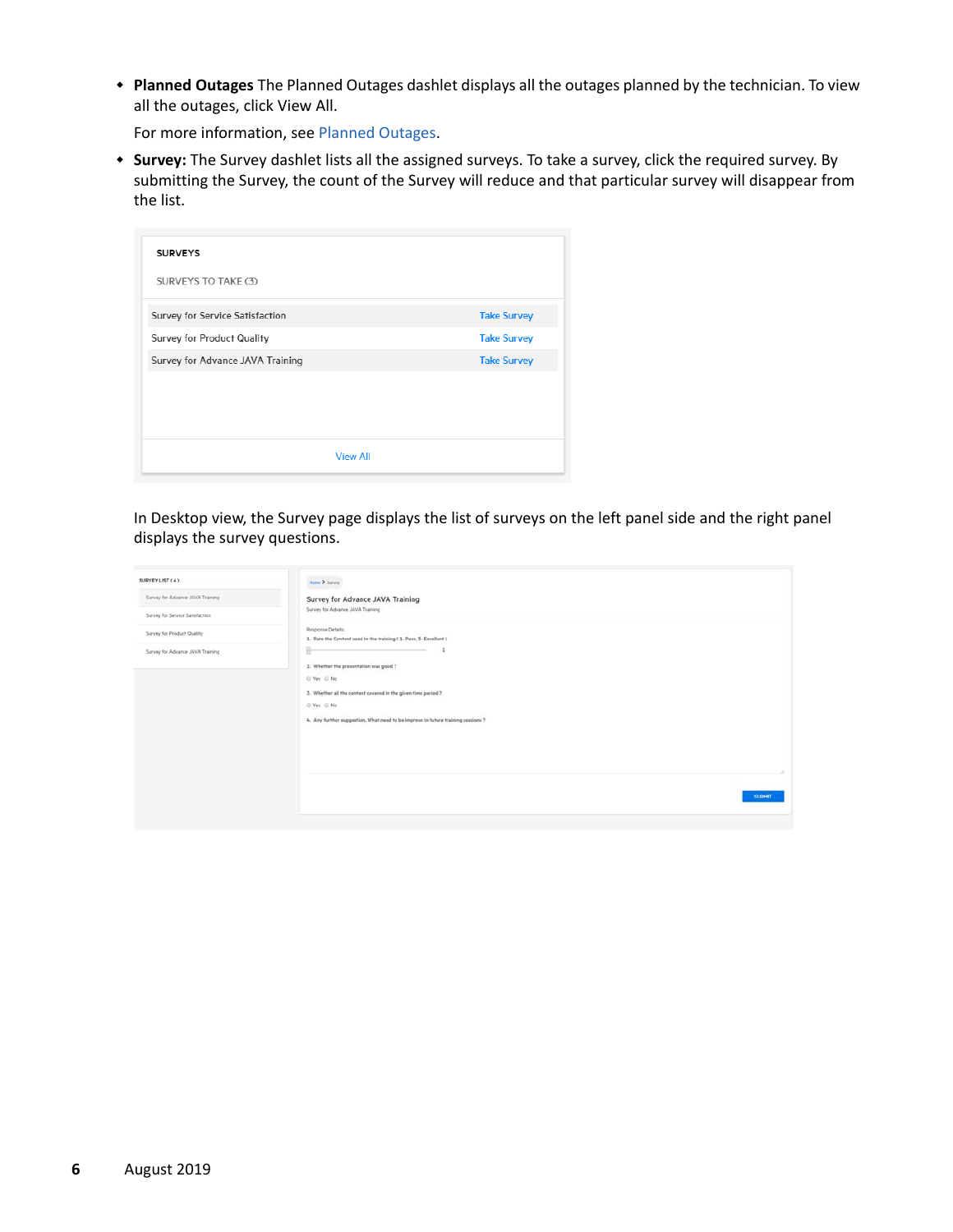In case if any survey is for Serviced Customer, then to differentiate with other survey, Request Number along with the Survey is displayed in the Survey List.

| Feedback for 100312                      |  |
|------------------------------------------|--|
| <b>Test Survey for Serviced Customer</b> |  |
| Survey for Advance JAVA Training         |  |
| <b>Survey for Service Satisfaction</b>   |  |
| Survey for Product Quality               |  |
| Survey for Advance JAVA Training         |  |

# <span id="page-6-0"></span>**Store**

The Store page enables you to view and request store items.

- ["Requesting a Store Item" on page 7](#page-6-1)
- ["Searching or Filtering Store Items:" on page 8](#page-7-1)

### <span id="page-6-1"></span>**Requesting a Store Item**

To request a store item, click an available store item, specify the following information, and then click **Request**.

- **1. Request Description:** Specify a description to define the request.
- **2. Additional Details:** 
	- **a. Line Manager:** This field is an auto-populated field. User cannot edit this field.
	- **b. Location:** Specify the location from where this request is created.
	- **c. Preferred Contact Type:** Select the preferred contact type. This field includes Phone and Email.
		- **Email:** If you select **Email** as the **Preferred Contact Type**, then specify email address in the adjacent field.
		- **Phone:** If you select **Phone** as the **Preferred Contact Type**, then specify contact details and **Preferred Contact Time** in the respective fields.
- **3. Attachment:** If you want to provide any attachments with this request, you can either drag and drop the attachment or click the Attachment field, and then upload the required fields.

Any number of attachments can be added to a request, but each file should not exceed 100 MB in size.

**NOTE:** The Additional Details section can be enabled or disabled in **Setup** > **Privileges** > **Customers** > **Show Additional Information**.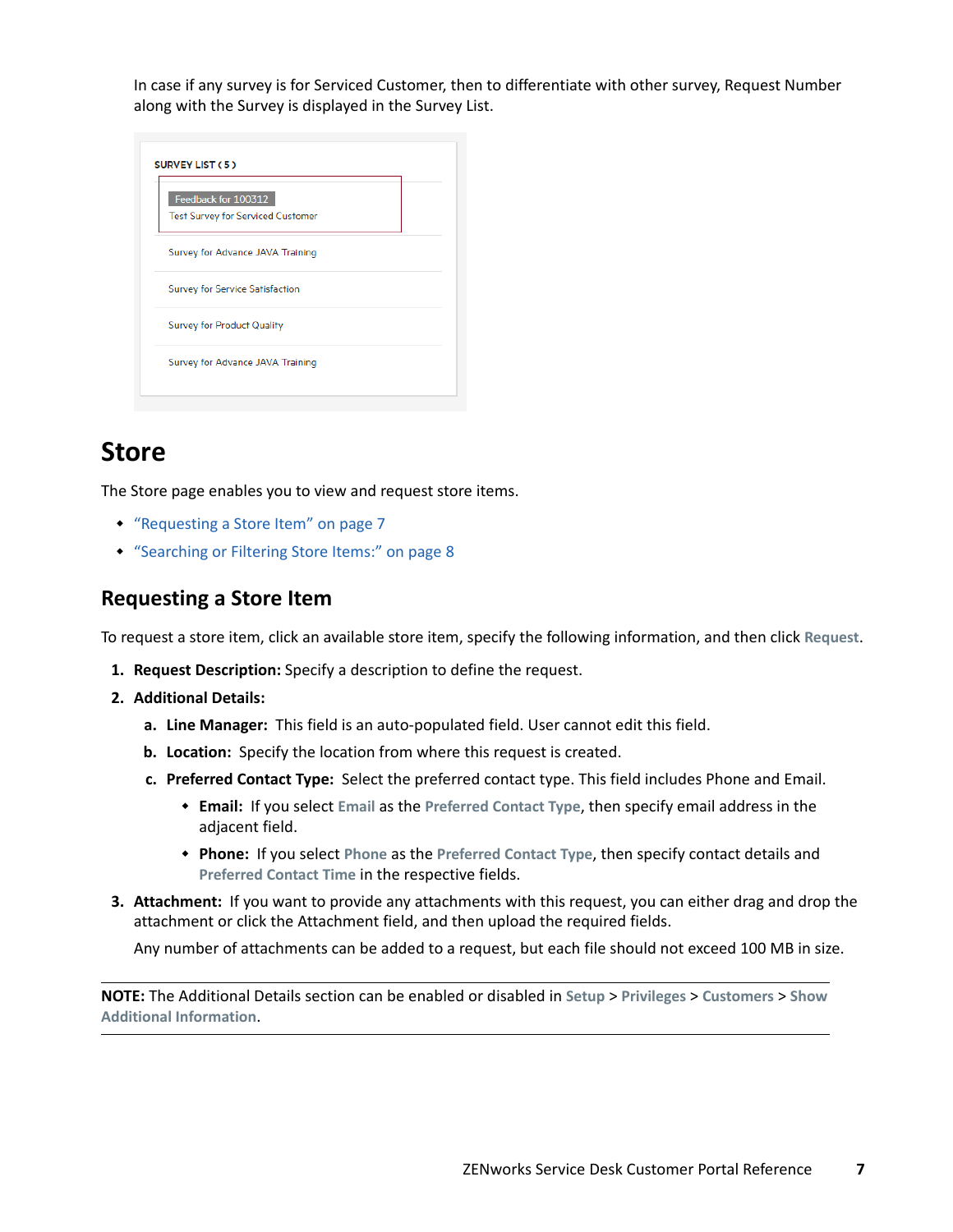# <span id="page-7-1"></span>**Searching or Filtering Store Items:**

To search or filter required Store Item, you can either use the filter or search option.

#### **Searching Store Items**

To search a store, perform the following steps:

- 1. On the upper-right corner the page, click the magnifying glass icon.
- 2. Click the drop-down, and then select Store.
- 3. Specify the search keyword, and then hit Enter.

If required, you can search other objects in the portal by selecting the required option, and then enter the search keyword.



### **Filtering Store Items**

To filter Store items, in the left hand side of the store page perform the following actions to filter the Store Item:

- 1. Select the required store item, whether its **Requested**, **Not Requested** or **Both**.
- 2. In the **Categorization** section, select the categorization to which the store item belongs. This field is populated based on Categorization available in **Store Setup** > **Store Categorization**.
- 3. In the Item Type section, select or search for the type of the store item. This field is populated based on types available in **Configuration** > **Types**.
- 4. After specifying all the fields, click **Apply**.

**NOTE:** Filter can be applied on the searched store items.

# <span id="page-7-0"></span>**Requests**

The Requests page displays all the requests. In the request page, you can perform following actions:

- ["Creating a New Request" on page 9](#page-8-0)
- ["Viewing Request Details" on page 11](#page-10-0)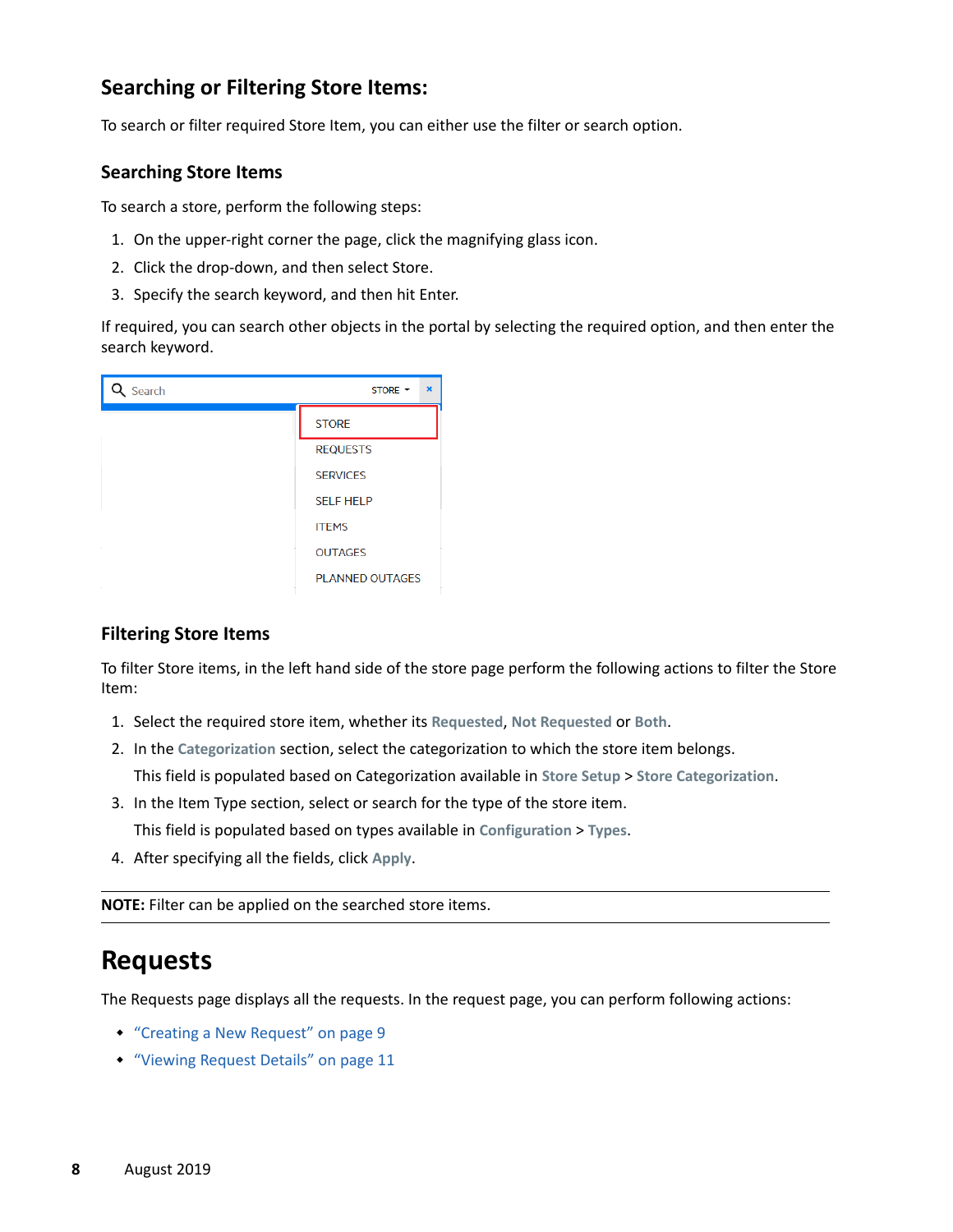- ["Action on a Request" on page 11](#page-10-1)
- ["Searching, Sorting and Filtering Requests" on page 12](#page-11-0)

### <span id="page-8-0"></span>**Creating a New Request**

In the customer portal, you can create a request in multiple ways.

To create a request, you can perform any one of the following ways:

- $\bullet$  In the menu bar, click the  $\Box$  icon
- In the Home page, click the tile



After performing any one of the above action, CREATE NEW REQUEST page is displayed.

| * STORE REQUESTS SERVICES ITEMS SELF-HELP OUTAGES D                                                                                          |                                                                                   |                                                                                                                  |  |
|----------------------------------------------------------------------------------------------------------------------------------------------|-----------------------------------------------------------------------------------|------------------------------------------------------------------------------------------------------------------|--|
| <b>CREATE NEW REQUEST</b>                                                                                                                    |                                                                                   |                                                                                                                  |  |
| <b>A</b> Incident                                                                                                                            | Service Request                                                                   | Change Request                                                                                                   |  |
| Click to report any unplanned<br>interruptions, reduction in quality of<br>services, failure of items, or any issue<br>that you encountered. | Click to request information, advices,<br>standard changes or access to services. | Click to request addition, modification<br>or removal of anything that could have<br>effect on item or services. |  |

Based on your privileges, you can create Incident, Service or Change request.

Description on each card can be customized. For more information, see Customization.

After clicking a tile, a pop-up window is displayed. Specify the required information, if required, you can add an attachment by clicking the attachment field, or drag and drop the file, and then click CREATE.

After clicking CREATE, a confirmation pop-up is displayed. If any proposed solutions are available, then in the confirmation pop-up Propose Solution Found is displayed. To view the proposed solutions, click View Proposed Solutions. For more information, see [Proposed Solutions](#page-9-1).

| <b>CONFIRMATION!</b>                                          | × |
|---------------------------------------------------------------|---|
| 100062 REQUEST CREATED SUCCESSFULLY                           |   |
| PROPOSED SOLUTION FOUND                                       |   |
| Click View Proposed Solution to view the available solutions. |   |
| <b>VIEW PROPOSED SOLUTION</b><br><b>GO TO REQUEST PAGE</b>    |   |

To view the requests page, then click Go to Request Page.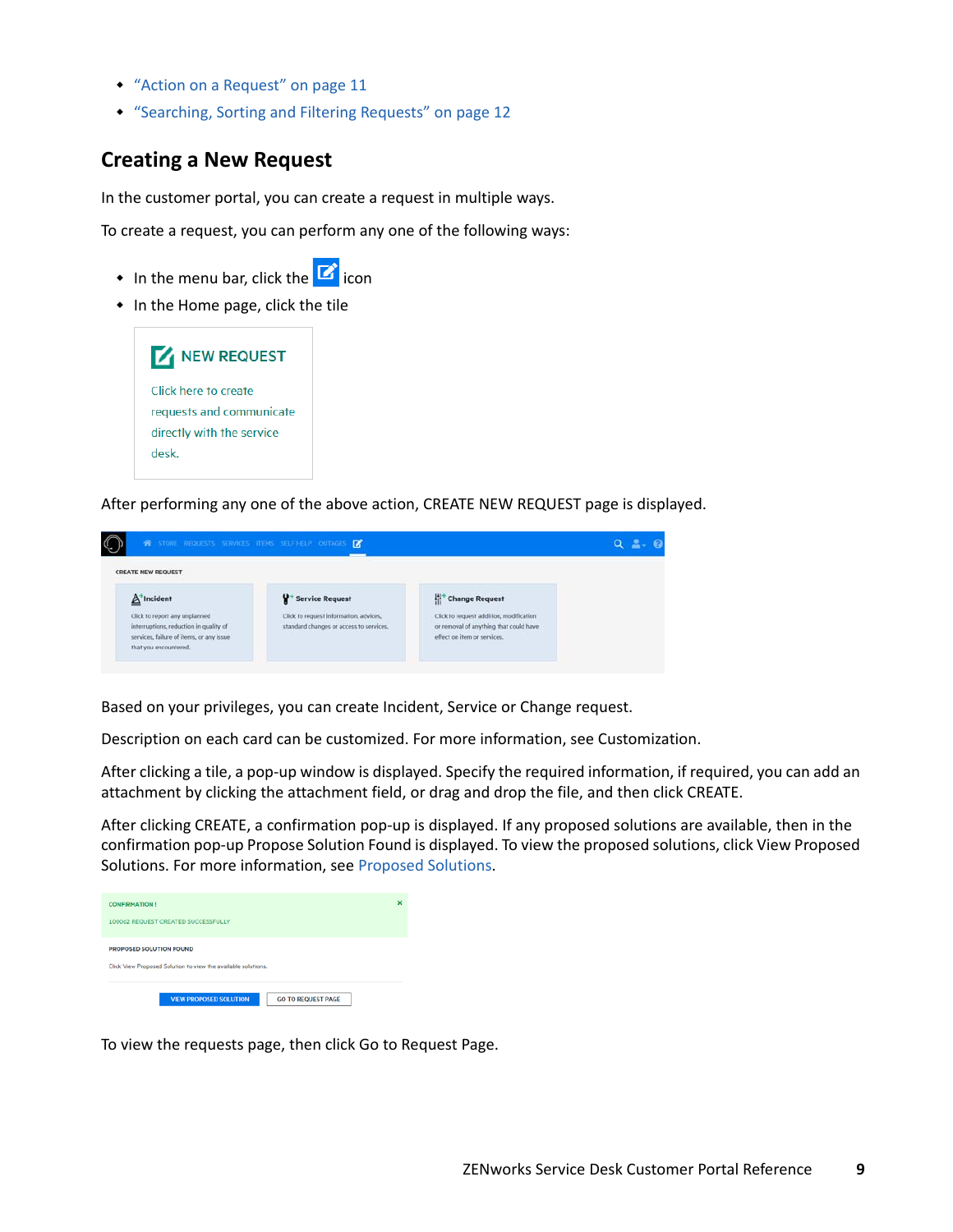#### <span id="page-9-1"></span>**Proposed Solutions**

After clicking View PROPOSED SOLUTION, a list of solutions relevant to the request is displayed.

| <b>NEW REQUEST DETAIL</b> |                                  |                                                          |              |
|---------------------------|----------------------------------|----------------------------------------------------------|--------------|
|                           | New Request > New Request Detail |                                                          |              |
| 100062<br>발표하다 보기         | solutions.                       | Request created successfully. Following are the proposed |              |
| PROPOSED SOLUTIONS        |                                  |                                                          |              |
| KBA ID                    | <b>EXBATYPE</b>                  | <b>SUMMARY</b>                                           | * RELEVANCE  |
|                           | Article                          | Dell Laptop is not working                               | $100 \times$ |
| $-11$                     | Article.                         | What is Incident, Service Request & Change Request       | 77%          |
| 10                        | TESTARIA<br>Article:             | How to raise ticket in ZENworks Service Desk             | 70%          |
| 20                        | Article                          | How Store Workflow with Line Manager Approval works ?    | 63%          |

Open the required proposed solution. If any of the proposed solutions provides a resolution for your request, then click Resolve Request, else click Go To Request.

| PROPOSED SOLUTIONS                                                                                                               |                                                                                                                                                                                                                                                                 |                                                                 |                 |  |  |  |  |
|----------------------------------------------------------------------------------------------------------------------------------|-----------------------------------------------------------------------------------------------------------------------------------------------------------------------------------------------------------------------------------------------------------------|-----------------------------------------------------------------|-----------------|--|--|--|--|
| <b>E KBA ID</b>                                                                                                                  | # KBA TYPE                                                                                                                                                                                                                                                      | # SUMMARY                                                       | * RELEVANCE     |  |  |  |  |
|                                                                                                                                  | Article                                                                                                                                                                                                                                                         | Dell Laptop is not working                                      | 100%            |  |  |  |  |
| 11                                                                                                                               | Article                                                                                                                                                                                                                                                         | What is Incident, Service Request & Change Request              | 77 <sup>o</sup> |  |  |  |  |
| 10                                                                                                                               | Article                                                                                                                                                                                                                                                         | How to raise ticket in ZENworks Service Desk<br>70 <sup>2</sup> |                 |  |  |  |  |
| 20                                                                                                                               | Article                                                                                                                                                                                                                                                         | How Store Worldfow with Line Manager Approval works 7           | 63.3            |  |  |  |  |
| <b>SUMMARY</b>                                                                                                                   | SELECTED PROPOSED SOLUTION<br>Dell Laptop is not working<br>- 10<br>QQ<br>***** (1)<br><b>CLASSIFICATION:</b> General<br>CREATED: 07/01/19<br><b>MODIFIED: 07/01/19</b><br><b>ITEM TYPES:</b> Hardware Type<br>ITEMS: Dell Laphia<br>Dell Laptop is not working |                                                                 |                 |  |  |  |  |
| <b>DESCRIPTION</b><br>Dell Laptop is not working<br>Rate it: *****                                                               |                                                                                                                                                                                                                                                                 |                                                                 |                 |  |  |  |  |
| If this resolves your issue, click Resolve Request, else view other solution.<br><b>RESOLVE REQUEST</b><br><b>GO TO REQUESTS</b> |                                                                                                                                                                                                                                                                 |                                                                 |                 |  |  |  |  |

### <span id="page-9-0"></span>**Creating Request using the Quick Call or Group Quick Call**

The CREATE NEW REQUEST page also lists the quick call and group quick call templates created by technician.

To create a request from the quick call or group quick call temple, click the required quick call or group quick call. Specify the required information, and then click CREATE.

| QUICK CALL TEMPLATE (2)                                                   |                                                                                                                            |                                                |                             | CL: Search by Quick Call Name |
|---------------------------------------------------------------------------|----------------------------------------------------------------------------------------------------------------------------|------------------------------------------------|-----------------------------|-------------------------------|
| " NAME<br><b>CONTRACTOR</b>                                               | <b>DESCRIPTION</b>                                                                                                         | <b>CLASSIFICATION</b><br>STORY CONTROL CONTROL | <b>ITEM</b><br><b>STORY</b> |                               |
| Request for address proof<br>THE REPORT OF A REPORT OF A REPORT OF A REAL | Use this template to raise a request for address proof. Please provide the reason for<br>this request and make sure that y | Question                                       | <b>HR</b> Service           |                               |
| New Employee: On-boarding template                                        | Use this template to initiate new employee on-boarding tasks.                                                              | Question                                       | HR Service, Admin Service   |                               |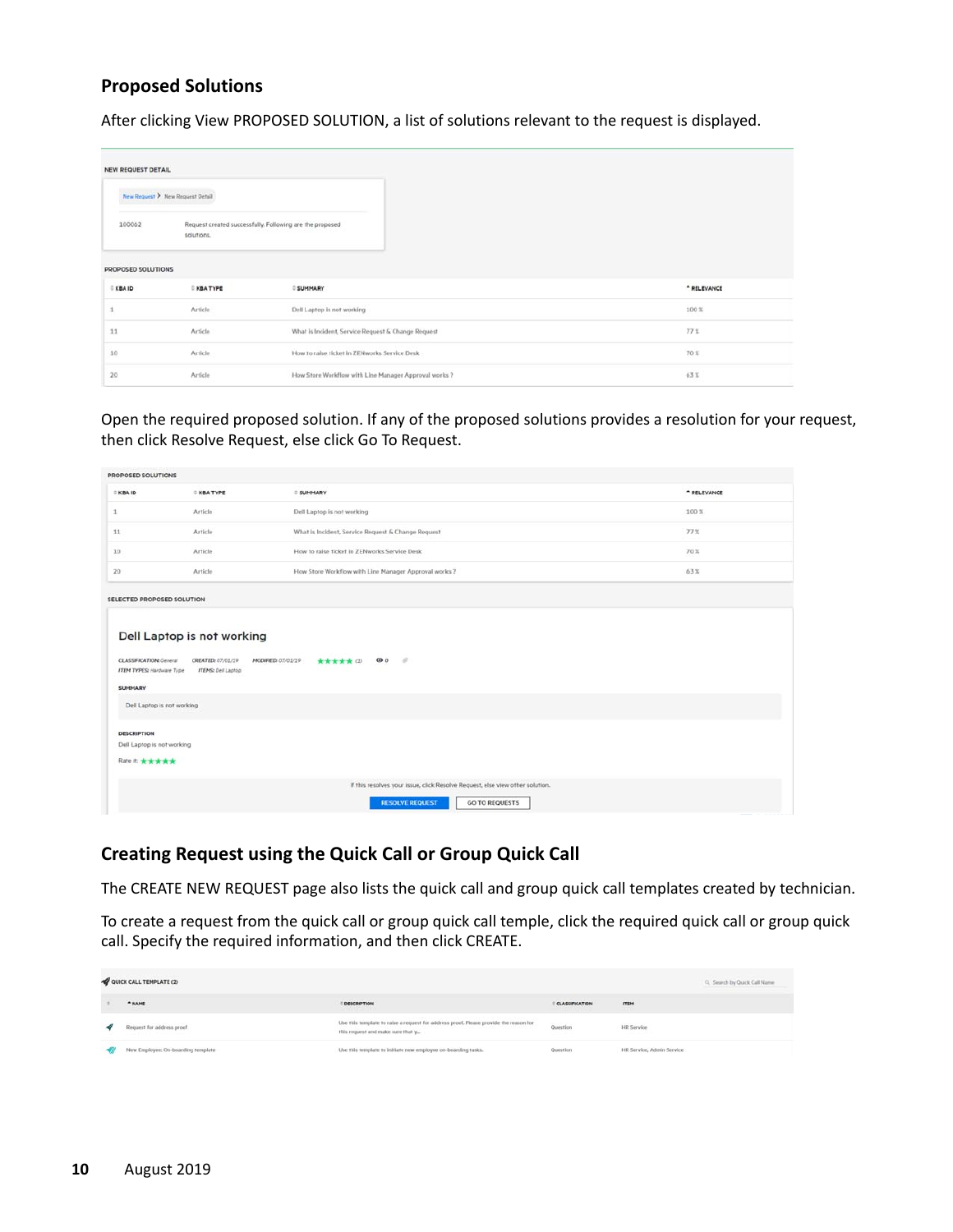# <span id="page-10-0"></span>**Viewing Request Details**

To view details of any request, click the request that you want to view. Depending on the device type and resolution, following details are displayed:

- **Subject:** Displays the subject of the request that was specified while creating the request. This is an configurable field that can be enabled or disabled. To enable or disable Subject, login as a Admin, click **Setup** > **Privileges** > **Customer** > **Show Subject Field**.
- **Request:** The request ID and request type icon. The request can be Incident, Service or Change.
- **Item Type:** The Item Type on which the request was created.
- **Item:** The item number for which the request was created.
- **Created On:** The time stamp when the request was created.
- **Status:** The current status of the request.
- **Technician:** The name of the technician to whom this request is assigned. This is an optional field that can be enabled or disabled. To enable Technician field, login as a Admin, click **Setup** > **Privileges** > **Customer** > **View Technician**.

#### **Expanding a Request:**

Click the request to expand it. Following are the fields that are displayed after expanding a request:

- **Open Date:** The timestamp when the request was opened.
- **Closed Date:** The timestamp when the request was closed.
- **Priority:** The priority of the request. A request can have high, medium or low priority.
- **Classification:** Displays the to which class this request belongs.
- **Item Category:** Displays to which item category this request belongs.
- **Room:** Room assigned to the Customer.
- **Requested By:** Displays who created this request.
- **Description:** Description that was specified while creating the request. Click more to view the complete description.
- **Notes:** Notes added for this request. Multiple notes can be added for a request.

### <span id="page-10-1"></span>**Action on a Request**

Depending on the privileges and roles, any of the following actions can be performed:

- Add Note
- Approve
- Reject
- Escalate
- Deescalate
- Resolved
- Reopen

To reopen a request, the privileges must be set to **Allow Reopen** in **Customer Privileges**.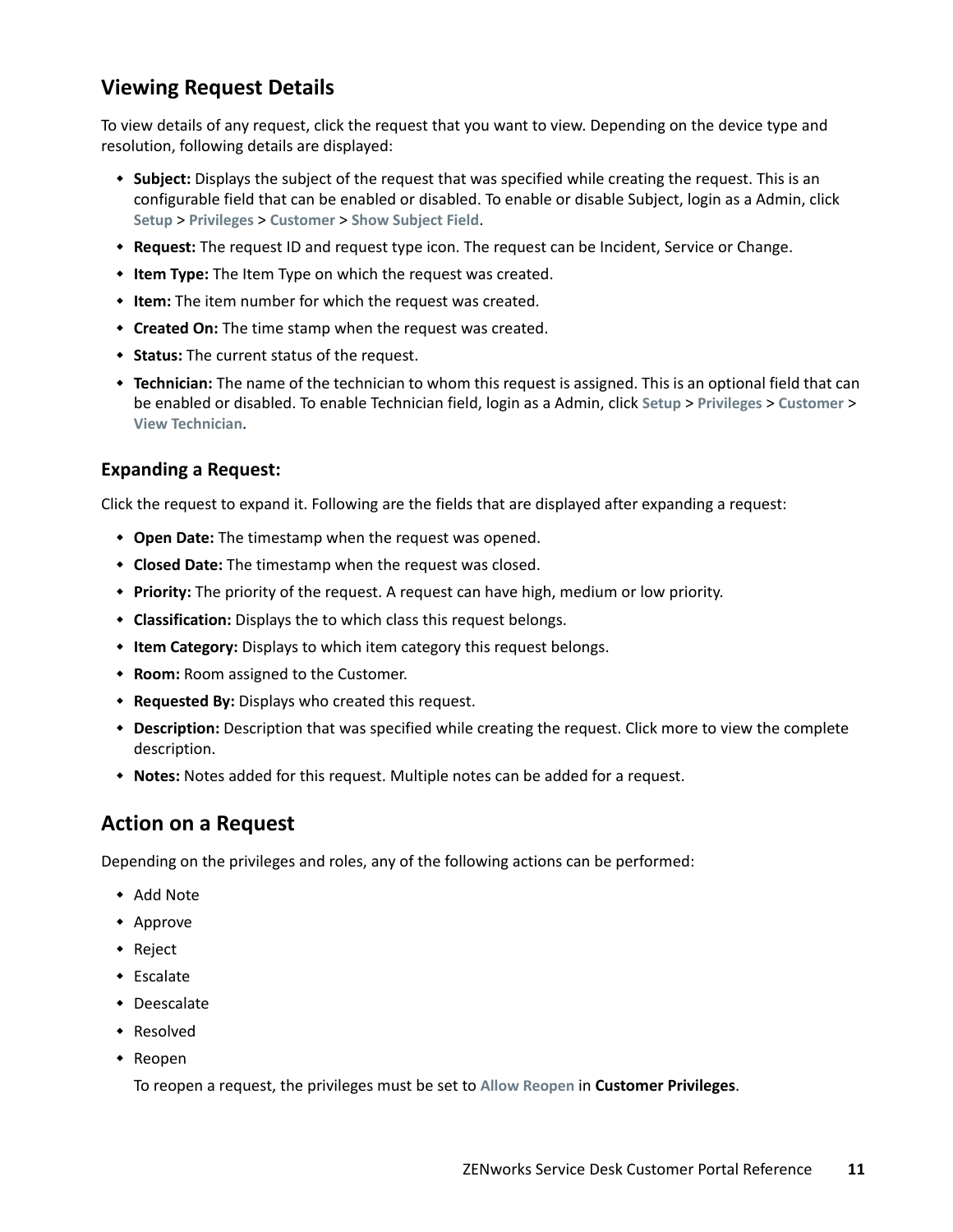#### **NOTE:** To perform actions on a request, the privileges must be set to **Create and Edit** or **Edit**

To perform an action on a request:

- 1. Click  $\left| \cdot \right|$ , and select the required action.
- 2. (Optional) In the **CC** field, specify an email ID to whom you want to notify. This field auto suggests email IDs based on the specified characters.
- 3. Specify a reason in the **Note** field.

#### **NOTE**

- 1. While approving or resolving a request, Note is an optional field.
- 2. All the notes on a request are stacked, and the latest note is displayed on top of the list.
- 3. After collapsing the request, all the attachments in a request can be downloaded by clicking the attachment icon.

### <span id="page-11-0"></span>**Searching, Sorting and Filtering Requests**

There are a few actions that you can perform, which will help you find and pinpoint request in a list. These actions include search, sort and filter.

- ["Searching a Request" on page 12](#page-11-1)
- ["Sorting Request" on page 13](#page-12-0)
- ["Filtering Requests" on page 13](#page-12-1)

#### <span id="page-11-1"></span>**Searching a Request**

To search a request in the Request page, perform the following steps:

- 1. On the upper-right corner the page, click the magnifying glass icon.
- 2. Click the drop-down, and then select Request.
- 3. Specify the search keyword, and then hit Enter.
- 4. If required, you can search other objects in the portal by selecting the required option, and then enter the search keyword.

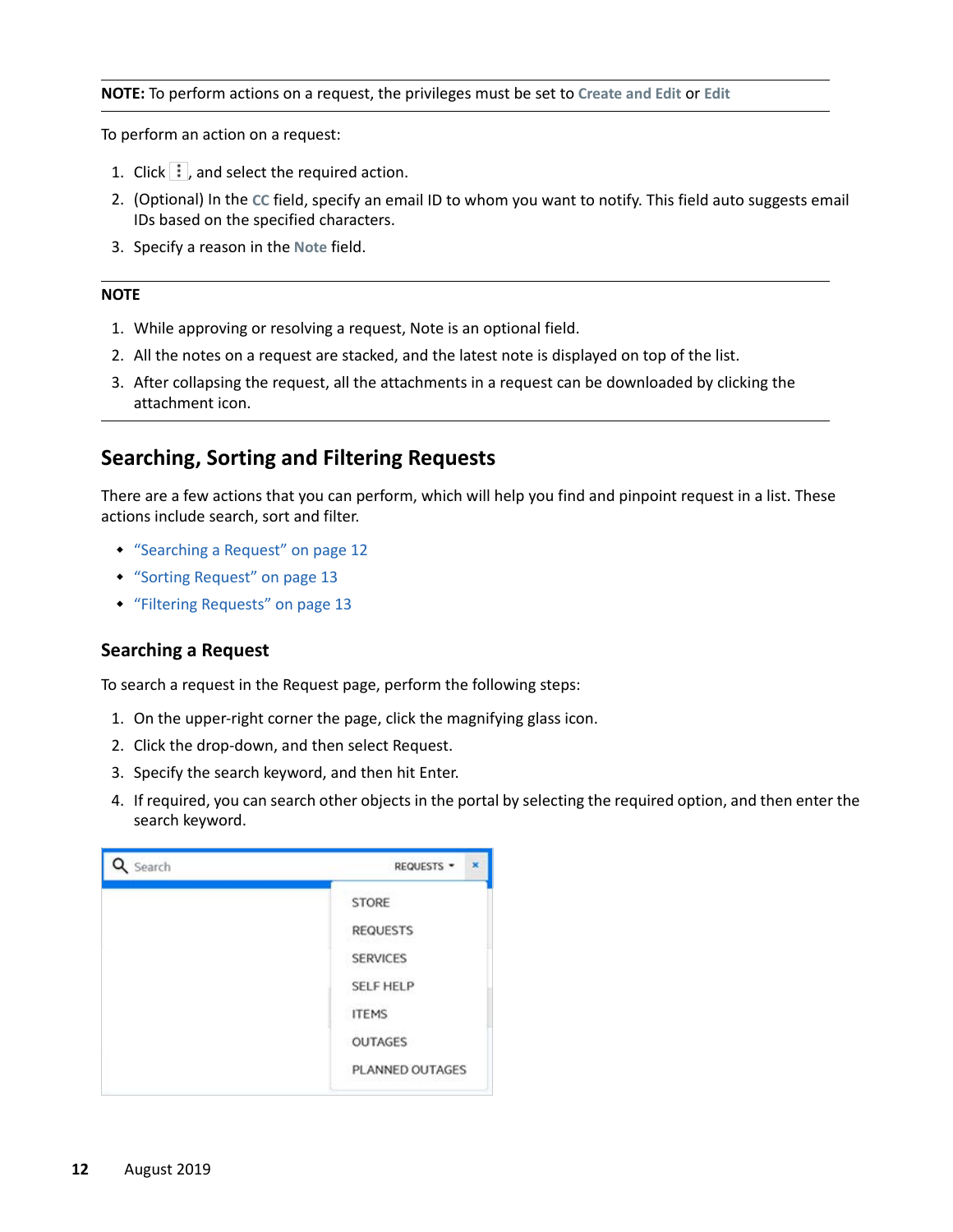#### <span id="page-12-0"></span>**Sorting Request**

To sort items in the Request page, click or tap the element name to sort the list either in ascending or descending order.

You can sort the Items based on the following elements:

- Request
- $\cdot$  Item
- Created
- Updated
- $\triangleleft$  Status

#### <span id="page-12-1"></span>**Filtering Requests**

The left-hand side of the Items page displays the filter panel. Using this filter panel, you can filter items based on **Category**, **Item Type**, and **Status**.

Along with these options, you can filter Requests based on **Open Requests Only**, **Awaiting my Approval**, and **Awaiting my input**.

**NOTE:** The *Team Manager* approval is not listed as requests awaiting my approval.



Customized Filter : On the right-hand side of the Request page, another filter is displayed. Click **in ALL** select the required option.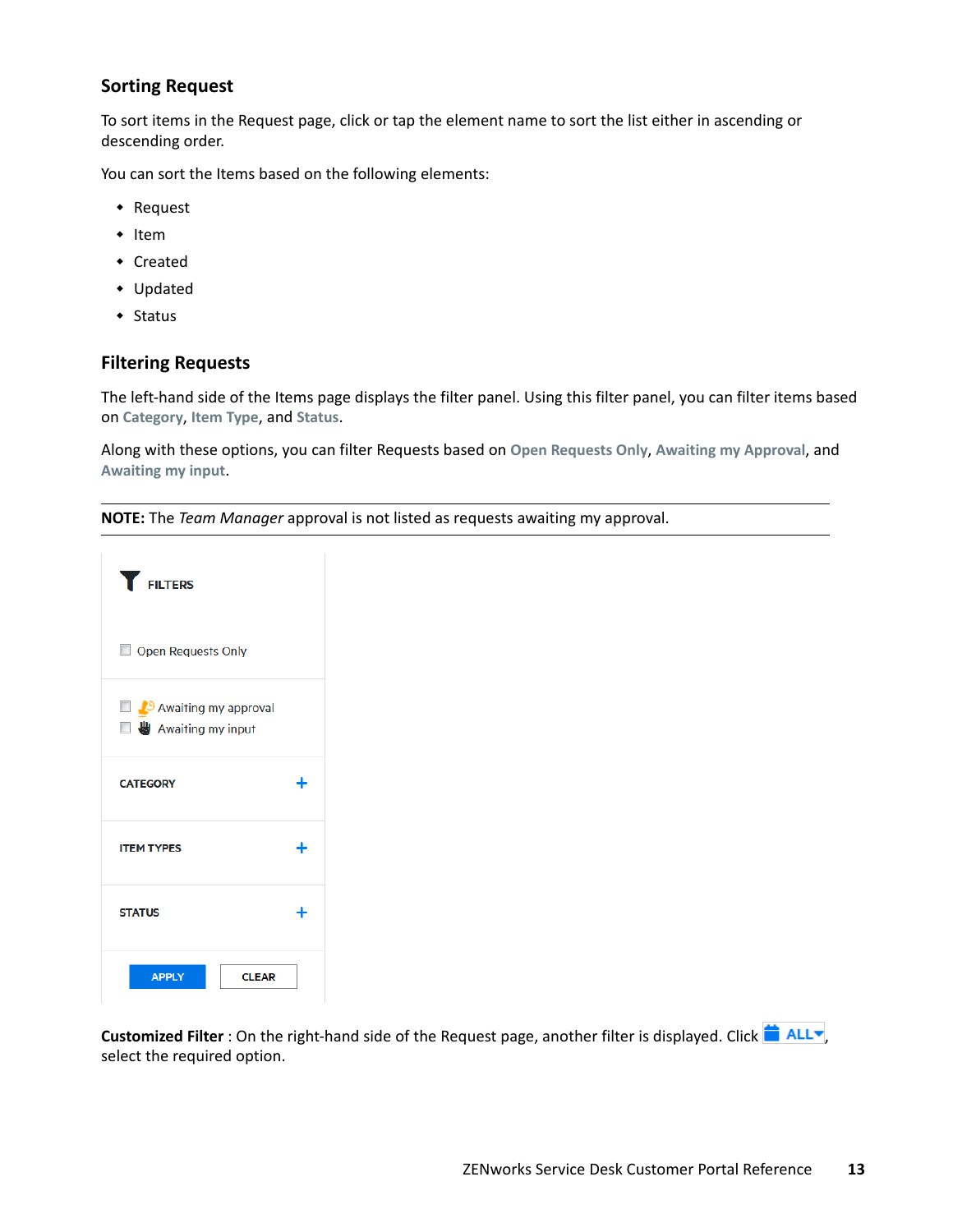| <b>ALLY</b>  |  |  |  |
|--------------|--|--|--|
| <b>ALL</b>   |  |  |  |
| Last 7 days  |  |  |  |
| Last 30 days |  |  |  |
| Custom       |  |  |  |

The available filter options are:

- **All:** Displays all the Requests.
- **Last 7 Days:** Displays the Requests that were added in the last 7 days.
- **Last 30 Days:** Displays the Requests that were added in the last 30 days.
- **Custom:** Based on the requirement, you can search for Requests that were added between two specific dates.

The Custom drop-down filters for requests between two specific dates. To filter Requests between two specific dates, select Custom from the drop-down select the required dates, and then click Apply.



# <span id="page-13-0"></span>**Services**

The Services tab enables you to access My Services and Service Catalog, based on privileges that are assigned.

- **My Services:** This tab displays services that are assigned to a customer or an Organizational Unit.
- **Service Catalog:** This tab displays all the services offered by Service Desk, regardless of the ownership status. Using the Service Catalog page, you can request access to available services.

The **Services** tab is displayed only when the **Show Services** privilege is enabled in the **Customer** privileges in the User portal.

The **Service Catalog** tab is displayed only when the **Show Services** and **Show All Services** privileges are enabled in the **Customer** privileges in the User portal.

In the Services tab, you can perform the following:

- ["Viewing Service Details" on page 15](#page-14-0)
- ["Creating Request from the Service Details Page" on page 15](#page-14-1)
- ["Searching, Sorting and Filtering Services" on page 16](#page-15-0)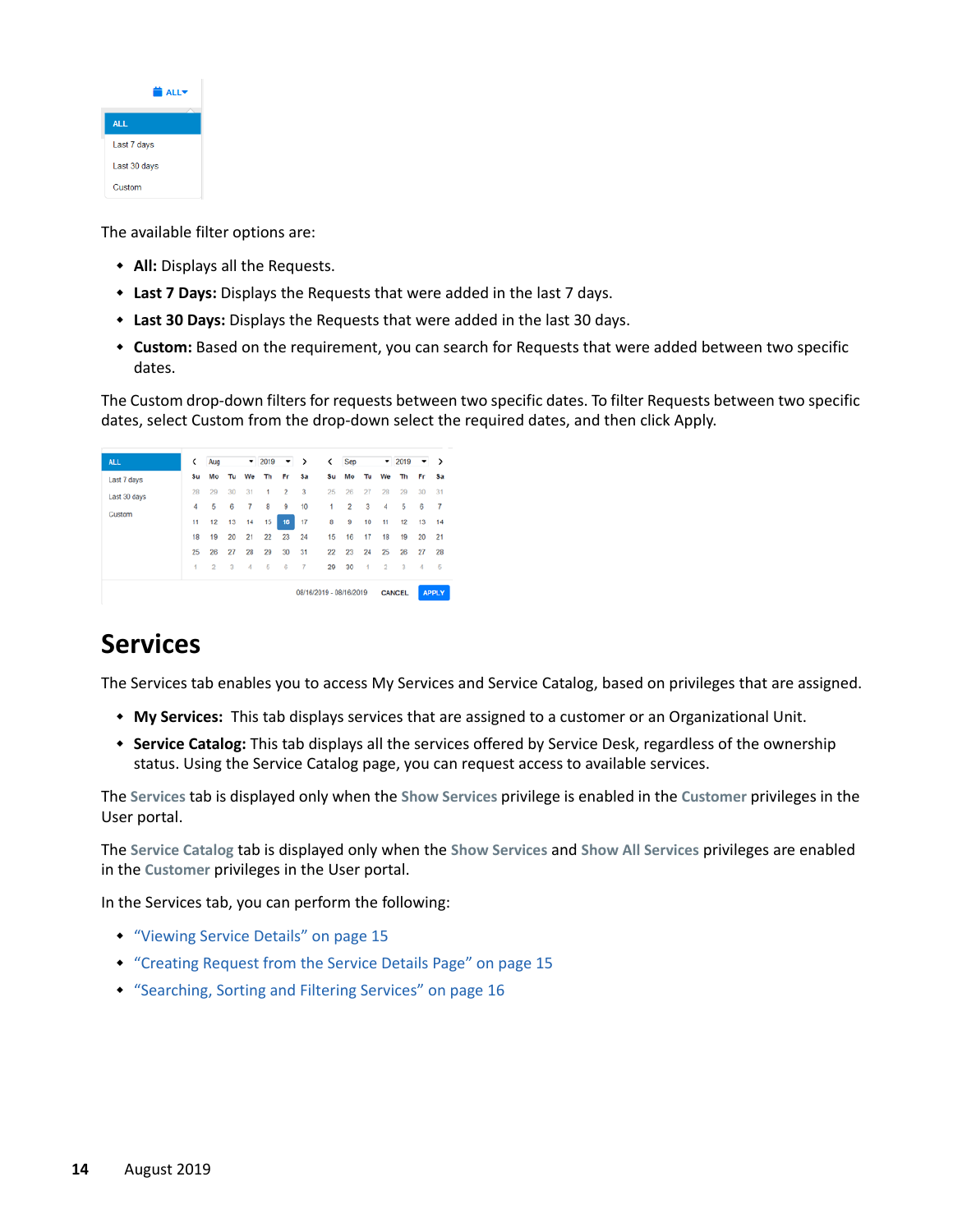# <span id="page-14-0"></span>**Viewing Service Details**

To view details of a service, click the My Service or Service Catalog tab, and then select the required service.

Following are some of the information displayed in the Service Details page:

- ◆ Category
- $\bullet$  Status
- $\cdot$  Item Type
- **+ Service Level**
- Device Type
- Service Level Targets

On the right-hand side of the Service Details page, requests that are related to this request is displayed. This field is displayed only in the Desktop view.

# <span id="page-14-1"></span>**Creating Request from the Service Details Page**

If you have access to multiple items, a new request can be created by selecting a request within the Service Details page.

To create request from the Service Details page, click My Services or Service Catalog tab, and then select the required service.

In the Service Details page, based on your access rights, you can create any of the following request by clicking the respective icon:

- To create an Incident request, click
- To create a Service Request, click
- To create a Change Request, click

After clicking an icon, a pop-up window is displayed. By default, most of the information is pre-populated. If required, you can add or modify the fields and then click CREATE.

After clicking CREATE, a confirmation pop-up is displayed. If any proposed solutions are available, then to view the proposed solutions, click View Proposed Solutions. For more information, see [Proposed Solutions](#page-9-1). To view the requests page, then click Go to Request Page.

| <b>CONFIRMATION!</b>                                          | × |
|---------------------------------------------------------------|---|
| 100062 REQUEST CREATED SUCCESSFULLY                           |   |
| PROPOSED SOLUTION FOUND                                       |   |
| Click View Proposed Solution to view the available solutions. |   |
| <b>VIEW PROPOSED SOLUTION</b><br><b>GO TO REQUEST PAGE</b>    |   |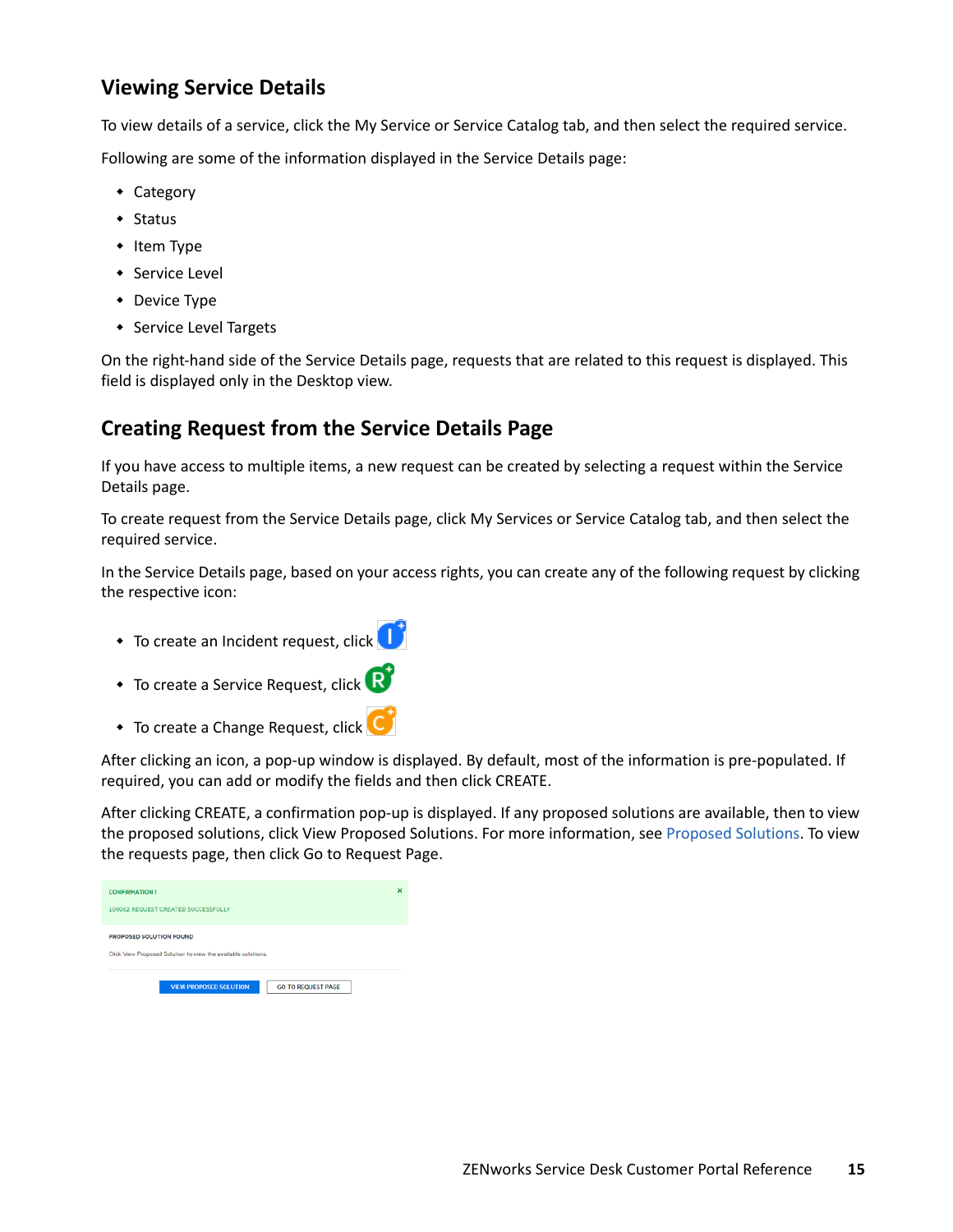# <span id="page-15-0"></span>**Searching, Sorting and Filtering Services**

There are a few actions that you can perform, which will help you find and pinpoint services in a list. These actions include search, sort and filter.

- ["Searching a Service" on page 16](#page-15-1)
- ["Sorting Services" on page 16](#page-15-2)
- ["Filtering Services" on page 16](#page-15-3)

#### <span id="page-15-1"></span>**Searching a Service**

To search a service, perform the following steps:

- 1. On the upper-right corner the page, click the magnifying glass icon.
- 2. Click the drop-down, and then select SERVICES.
- 3. Specify the search keyword, and then hit Enter.

If required, you can search other objects in the portal by selecting the required option, and then enter the search keyword.

| Search | ITEMS -                |
|--------|------------------------|
|        | <b>STORE</b>           |
|        | <b>REQUESTS</b>        |
|        | <b>SERVICES</b>        |
|        | <b>SELF HELP</b>       |
|        | <b>ITEMS</b>           |
|        | <b>OUTAGES</b>         |
|        | <b>PLANNED OUTAGES</b> |

### <span id="page-15-2"></span>**Sorting Services**

To sort items in the Services (My Services or Service Catalog) page, click or tap the element name to sort the list either in ascending or descending order.

You can sort the Items based on the following elements:

- Service
- **+** Service Type
- Status
- ◆ Service Level

#### <span id="page-15-3"></span>**Filtering Services**

The left-hand side of the Items page displays the filter panel. Using this filter panel, you can filter items based on **Category** and **Item Type**.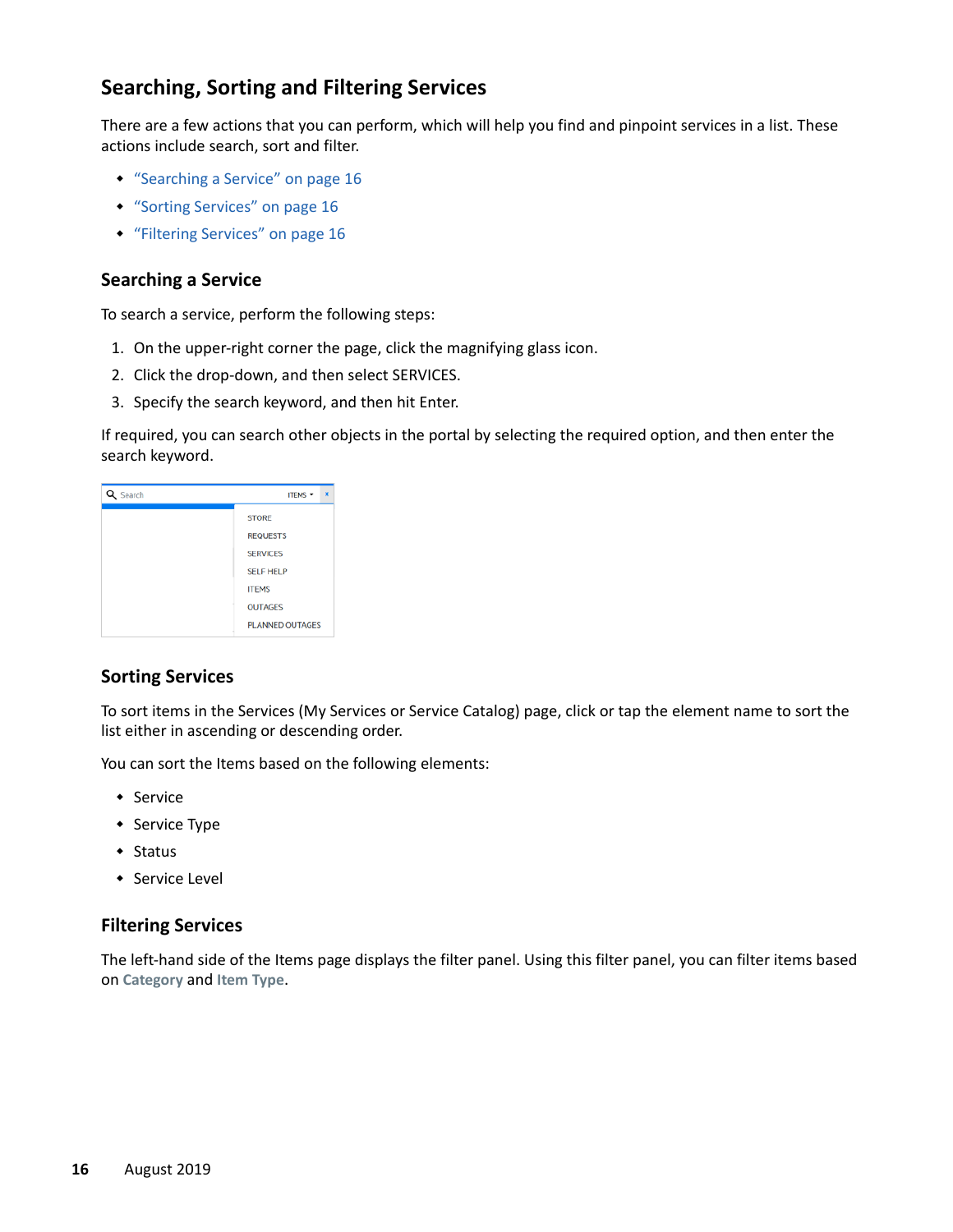| <b>FILTERS</b>                  |              |
|---------------------------------|--------------|
| <b>SAN STANDARD</b><br>CATEGORY |              |
| <b>ITEM TYPES</b>               |              |
|                                 | <b>CLEAR</b> |

# <span id="page-16-0"></span>**Items**

The Item tab allows you to view all items that you own directly, shared or through Organizational Unit ownership.

The Items tab lets you review the catalog of items that are currently available for creating requests. Some of the items in the list are assigned to you or to your Organizational Unit. You can also view the items that you directly own, and which are registered with the support service.

- ["Viewing Items Details" on page 17](#page-16-1)
- ["Creating Request from the Item Details Page" on page 17](#page-16-2)
- ["Searching, Sorting and Filtering Items" on page 18](#page-17-0)

# <span id="page-16-1"></span>**Viewing Items Details**

To view details of an item, click the required item.

The details page displays various item details such as Category, Item Type, Status, Service Level, and other related information. Along with details of the items, on the right-hand side of the Item Details page, requests related to the item are displayed.

In the Items Details page, click Cancel to go to Items page.

On the right-hand side of this page, requests that are related to this Item is displayed. This field is displayed only in the Desktop view.

# <span id="page-16-2"></span>**Creating Request from the Item Details Page**

If you have access to multiple items, a new request can be created by selecting a request within the Item Details page. Based on your access rights, you can create any of the following request by clicking the respective icon:

- $\bullet$  To create an Incident request, click the  $\Box$
- $\bullet$  To create a Change Request, click

After clicking an icon, a pop-up window is displayed. By default, most of the information is pre-populated. If required, you can add or modify the fields and then click CREATE.

After clicking CREATE, a confirmation pop-up is displayed. If any proposed solutions are available, then to view the proposed solutions, click View Proposed Solutions. For more information, see [Proposed Solutions](#page-9-1). To view the requests page, then click Go to Request Page.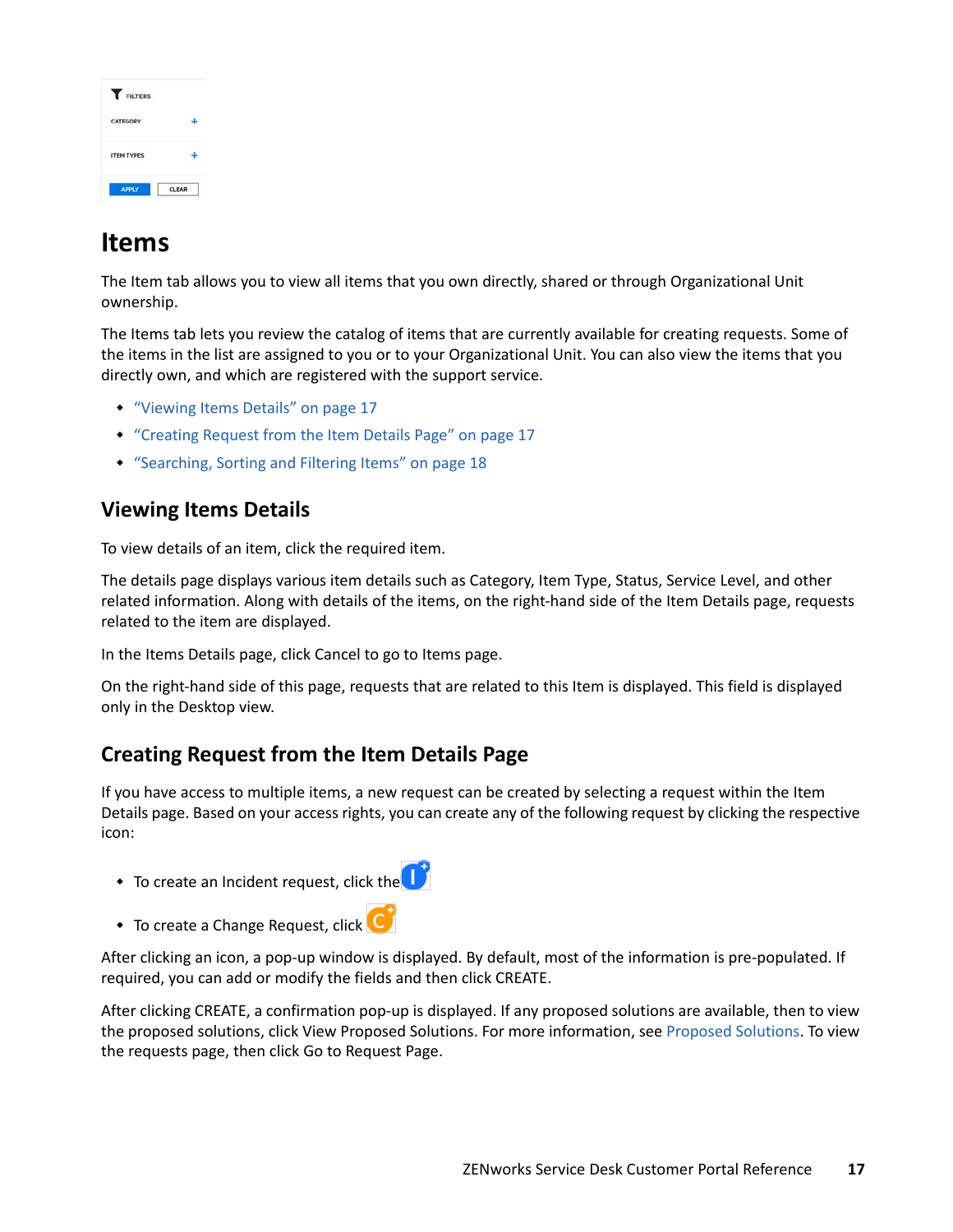| <b>CONFIRMATION!</b>                                                                     | × |
|------------------------------------------------------------------------------------------|---|
| 100062 REQUEST CREATED SUCCESSFULLY                                                      |   |
| PROPOSED SOLUTION FOUND<br>Click View Proposed Solution to view the available solutions. |   |
| <b>GO TO REQUEST PAGE</b><br><b>VIEW PROPOSED SOLUTION</b>                               |   |

# <span id="page-17-0"></span>**Searching, Sorting and Filtering Items**

There are a few actions that you can perform, which will help you find and pinpoint items in a list. These actions include search, sort and filter.

- ["Searching an Item" on page 18](#page-17-1)
- ["Sorting Items" on page 18](#page-17-2)
- ["Filtering Items" on page 19](#page-18-1)

#### <span id="page-17-1"></span>**Searching an Item**

To search an item, perform the following steps:

- 1. On the upper-right corner the page, click the magnifying glass icon.
- 2. Click the drop-down, and then select Item.
- 3. Specify the search keyword, and then hit Enter.
- 4. If required, you can search other objects in the portal by selecting the required option, and then enter the search keyword.



#### <span id="page-17-2"></span>**Sorting Items**

To sort items in the Items page, click or tap the element name to sort the list either in ascending or descending order.

You can sort the Items based on the following elements:

- Item Name
- Item Type
- Status
- **\*** Service Level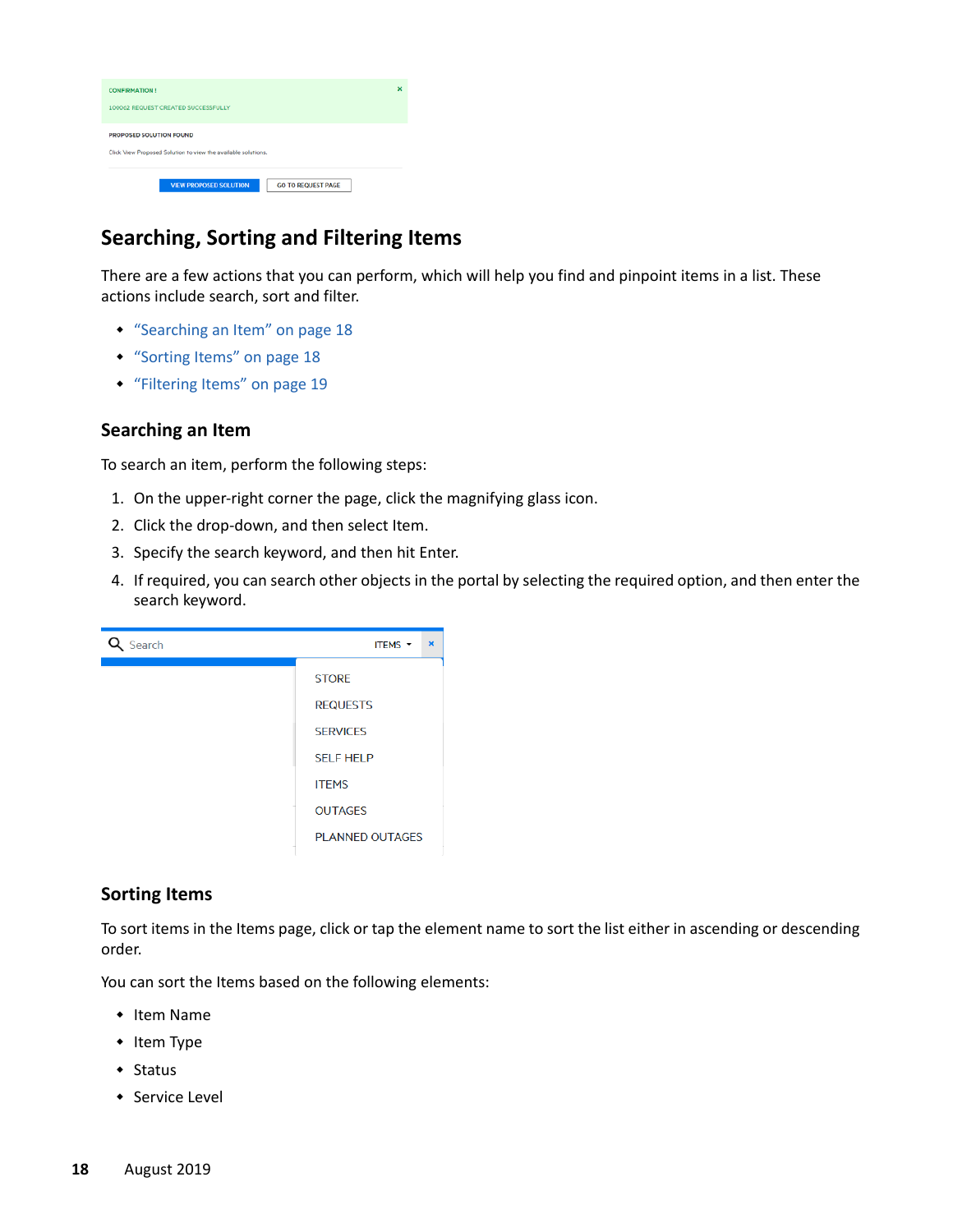### <span id="page-18-1"></span>**Filtering Items**

The left-hand side of the Items page displays the filter panel. Using this filter panel, you can filter items based on **Category** and **Item Type**.

| <b>FILTERS</b>    |              |
|-------------------|--------------|
| CATEGORY          |              |
| <b>ITEM TYPES</b> |              |
|                   | <b>CLEAR</b> |

# <span id="page-18-0"></span>**Self Help**

The Self Help tab enables you to have single-point access to the knowledge base.

The All tab lists all the knowledge base that include, Articles, FAQs and solutions. For ease of access, a separate individual tab can be used to access the following:

- **All:** Lists all the assigned knowledge base (Articles, FAQs and Solutions).
- **Articles:** Lists all the assigned articles.
- **FAQ:** Lists all the assigned FAQs.
- **Solutions:** Lists all the assigned solutions.

### **View Self Help Details**

To view details of Self Help, click any of the tab (Articles, FAQs and Solutions) in the Self Help page.

The details page displays classification, created date, modified date, rating, number of views and attachments (if any). If the attachment icon is enabled, click the icon to view the attachments associated with the self help.

On the right-hand side of this page, related knowledge bases are displayed. This field is displayed only in the Desktop view.

# **Searching, Sorting and Filtering**

There are a few actions that you can perform, which will help you find and pinpoint services in a list. These actions include search, sort and filter.

- ["Searching the Knowledge Base" on page 19](#page-18-2)
- ["Sorting Knowledge Base" on page 20](#page-19-0)
- ["Filtering the Knowledge Base" on page 20](#page-19-1)

#### <span id="page-18-2"></span>**Searching the Knowledge Base**

To search a knowledge base, perform the following steps:

- 1. On the upper-right corner the page, click the magnifying glass icon.
- 2. Click the drop-down, and then select **Self Help**.
- 3. Specify the search keyword, and then hit Enter.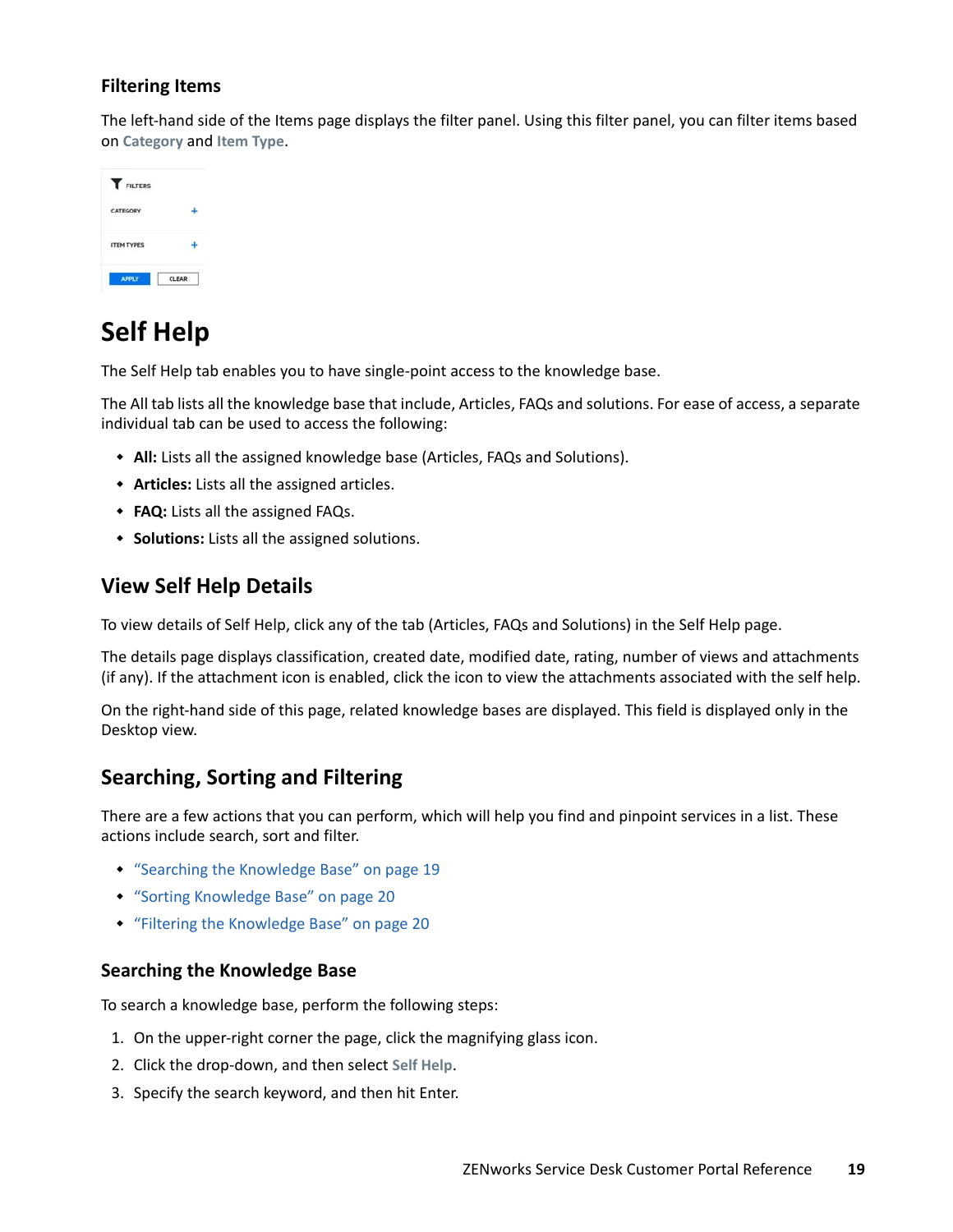If required, you can search other objects in the portal by selecting the required option, and then enter the search keyword.

#### <span id="page-19-0"></span>**Sorting Knowledge Base**

In any of the list in the new customer portal, tap or click the element name to sort the list either in ascending or descending order.

You can sort the Items based on the following elements:

- $\overline{\phantom{a}}$  Title
- Classification
- Created
- Views
- Rating

#### <span id="page-19-1"></span>**Filtering the Knowledge Base**

To filter the knowledge base, you can either use the filter available on the left-hand side or the filter option available on the right-hand side of the Knowledge Base page. Same operations can be performed in the Articles, FAQs and Solutions pages.

**Filtering knowledge base using the Filter panel** : The left-hand side of the Knowledge Base page displays the filter panel. Using this filter panel, you can filter knowledge base based on **Category** and **Item Type**.

*Figure 1 Filters*

| <b>FILTERS</b>    |              |
|-------------------|--------------|
| <b>CATEGORY</b>   |              |
| <b>ITEM TYPES</b> |              |
| <b>APPLY</b>      | <b>CLEAR</b> |

Customized Filter : On the right-hand side of the outages page, another filter is displayed. Click **and HCLV**, select the required option.

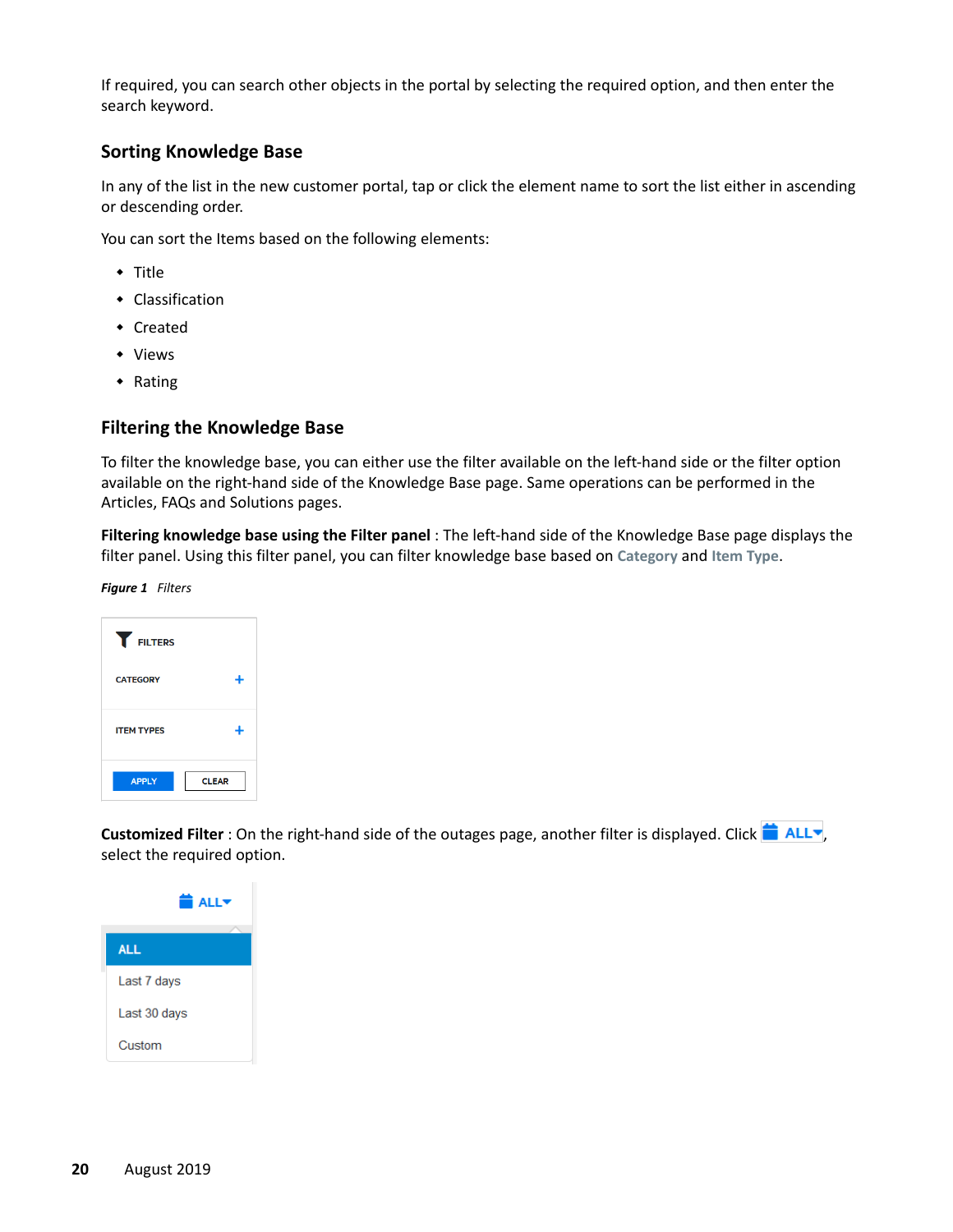The available filter options are:

- **All:** Displays all the knowledge base.
- **Last 7 Days:** Displays the knowledge base that were added in the last 7 days.
- **Last 30 Days:** Displays the knowledge base that were added in the last 30 days.
- **Custom:** Based on the requirement, you can search for knowledge base that were added between two specific dates.

The Custom drop-down filters for knowledge base between two specific dates. To filter knowledge base between two specific dates, select Custom from the drop-down select the required dates, and then click Apply.

*Figure 2 Custom Filter*

| ALL.                | $\epsilon$          | Aug |    | ۰  | 2019           | ٠              | 5  | ¢       |                |         |                      | $-2019$   | $\bullet$            | $\rightarrow$ |
|---------------------|---------------------|-----|----|----|----------------|----------------|----|---------|----------------|---------|----------------------|-----------|----------------------|---------------|
| Linit 7 days        | \$u                 | Mo  | Tu | We | <b>Th</b>      | ۴r             | Sa | \$u     | Mo             | Tu      | ۷ŵ                   | <b>Th</b> | $r_{\tau}$           | \$á           |
| Lest 30 days        |                     |     |    |    | 3              | 2              | J  |         |                | 27      |                      |           | ×                    | 31            |
|                     | 4.                  |     | 6  | 7  | 8              | $\overline{9}$ | 10 | 1       | $\overline{2}$ | ä       | $\ddot{\phantom{a}}$ | ś         | $\ddot{\phantom{0}}$ | $\mathcal{I}$ |
| Custom <sup>1</sup> | $\ddot{\mathbf{1}}$ | 12  | 13 | 14 | 15             | 16             | 17 | ×       | ä              | 10      | 11                   | 12        | 13                   | 14            |
|                     | 18                  | 19  | 20 | 21 | $\overline{z}$ | 23             | 24 | t5      | 16             | 17      | 18                   | 19        | 20                   | 21            |
|                     | 25                  | 26  | 27 | 28 | 26             | $^{50}$        | 31 | $_{22}$ | $^{23}$        | $^{24}$ | 25                   | 36        | 27                   | 28            |
|                     | ×                   | ×   | 3  | ×  | ٠              | ٠              | ×  | 29      | $\infty$       | ÷       | ÷                    | - 3       | u                    | s             |

# <span id="page-20-0"></span>**Outages**

The Outages tab displays both current outages and planned outages. A number is associated with each tab, which indicates the number of Outages or Planned Outages.

The Outages tab is displayed only when Outages Page privilege is enabled in the User portal.

- ["Outages" on page 21](#page-20-1)
- ["Planned Outages" on page 22](#page-21-0)
- ["Searching, Sorting and Filtering" on page 22](#page-21-1)

To enable or disable the Outages tab, perform the following:

- 1. Log into the User portal using administrator or supervisor credentials.
- 2. Click Setup.
- 3. In the Setup page, click the Setup tab, click Privileges, and then click System.
- 4. In Outages Option, depending on the requirement, select either Yes or No, and then click Save.

### <span id="page-20-1"></span>**Outages**

An outage is a period when some service is not available or when equipment is closed down due to expected or unexpected events. For example, an Item is out-for-repair or is faulty. Outages includes two tabs Outages and Planned Outages.

This page lists all the current outages that are associated with the user.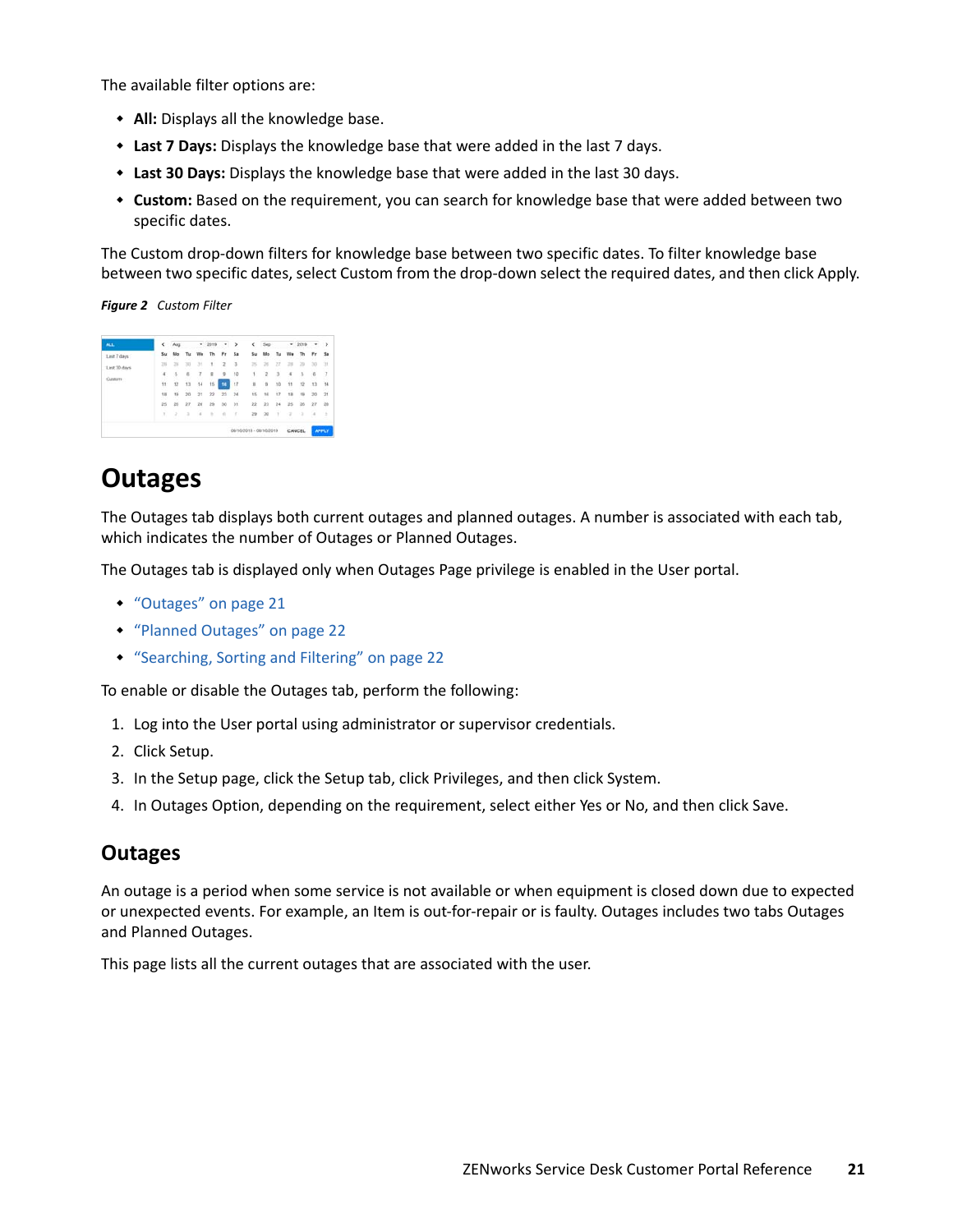#### **Viewing the Outages Details**

To view information of an outage, click any outage.

Following are some of the information displayed in the outages page:

- Category
- $\triangleleft$  Status
- $\cdot$  Item Type
- **\*** Service Level
- Device Type

On the right-hand side of this page, requests that are related to the outage is displayed. This field is displayed only in the Desktop view.

# <span id="page-21-0"></span>**Planned Outages**

Planned Outages are used to manage Items' proposed unavailability. This is useful for informing Customers and Users about planned changes to infrastructure that may cause an Item to be taken offline or out of service.

To enable or disable the Planned Outages tab, perform the following:

- 1. Log into the User portal using administrator or supervisor credentials.
- 2. Click Setup.
- 3. In the Setup page, click the Setup tab, click Privileges, and then click System.
- 4. In Planned Outages Option, depending on the requirement, select either Yes or No, and then click Save.

#### **Viewing the Planned Outages Details**

To view information of a planned outage, click any outage.

Following are some of the information displayed in the planned outages page:

- ◆ Category
- Status
- $\cdot$  Item Type
- **\*** Service Level
- Device Type

On the right-hand side of this page, requests that are related to the outage is displayed.

### <span id="page-21-1"></span>**Searching, Sorting and Filtering**

There are a few actions that you can perform, which will help you find and pinpoint services in a list. These actions include search, sort and filter.

- ["Searching the Outages" on page 23](#page-22-0)
- ["Sorting Outages" on page 23](#page-22-1)
- ["Filtering the Outages" on page 23](#page-22-2)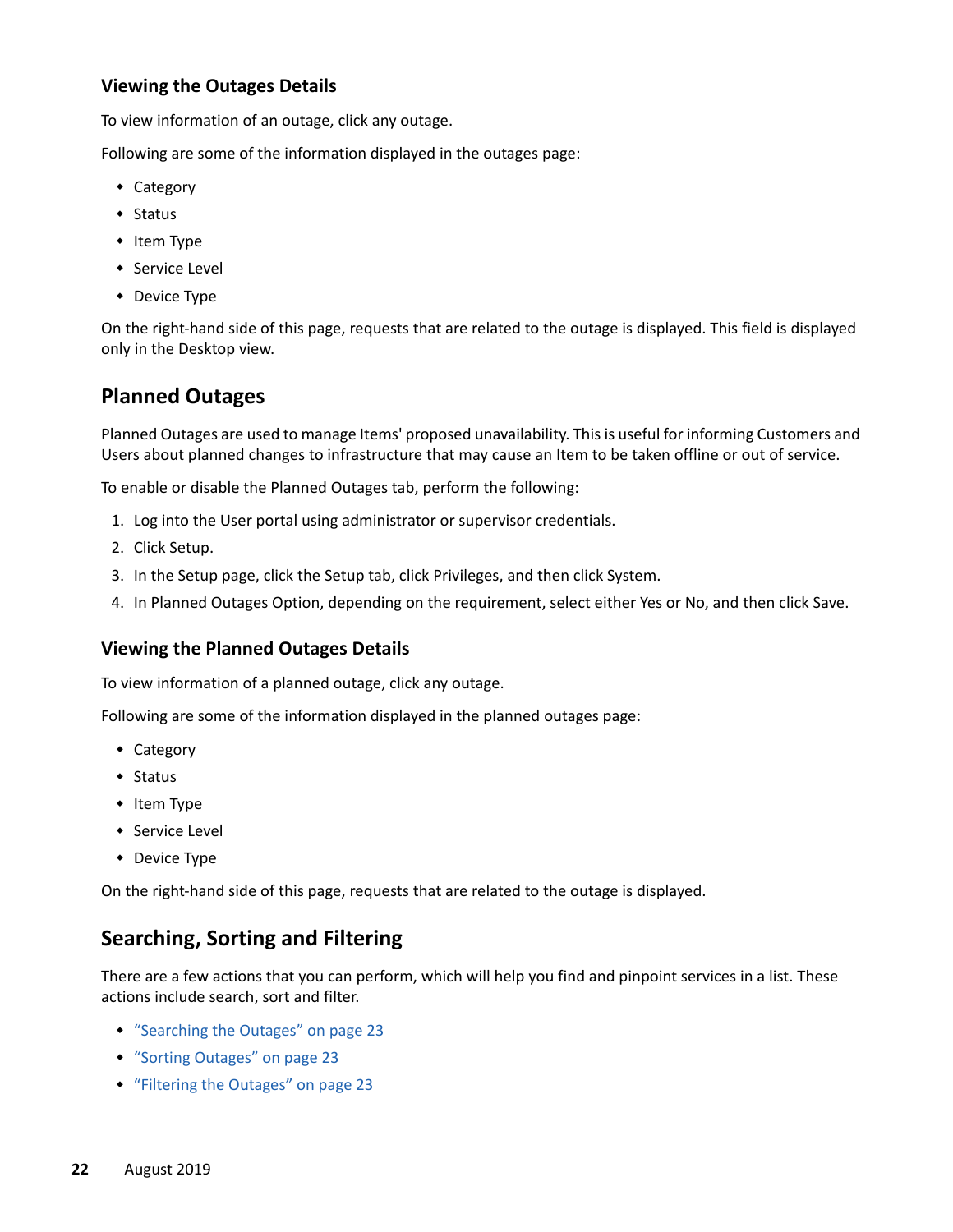### <span id="page-22-0"></span>**Searching the Outages**

To search an outage, perform the following steps:

- 1. On the upper-right corner the page, click the magnifying glass icon.
- 2. Click the drop-down, and then select **Outage**.
- 3. Specify the search keyword, and then hit Enter.

If required, you can search other objects in the portal by selecting the required option, and then enter the search keyword.

### <span id="page-22-1"></span>**Sorting Outages**

In any of the list in the new customer portal, tap or click the element name to sort the list either in ascending or descending order.

You can sort the Outages based on the following elements:

- $\cdot$  Item Name
- Category
- $\cdot$  Item Type
- $\triangleleft$  Status
- $\cdot$  Inactive Time

You can sort the Planned Outages based on the following elements:

- Start Date
- ◆ End Date

### <span id="page-22-2"></span>**Filtering the Outages**

To filter the Outages, you can either use the filter available on the left-hand side or the filter option available on the right-hand side of the Outages page.

**Filtering knowledge base using the Filter panel** : The left-hand side of the Outages and Planned pages displays the filter panel. Using this filter panel, you can filter Outages based on **Category** and **Item Type**.



**Customized Filter** : On the right-hand side of the Planned Outages page, another filter is displayed. Click  $\blacksquare$  ALL $\blacktriangleright$ , select the required option.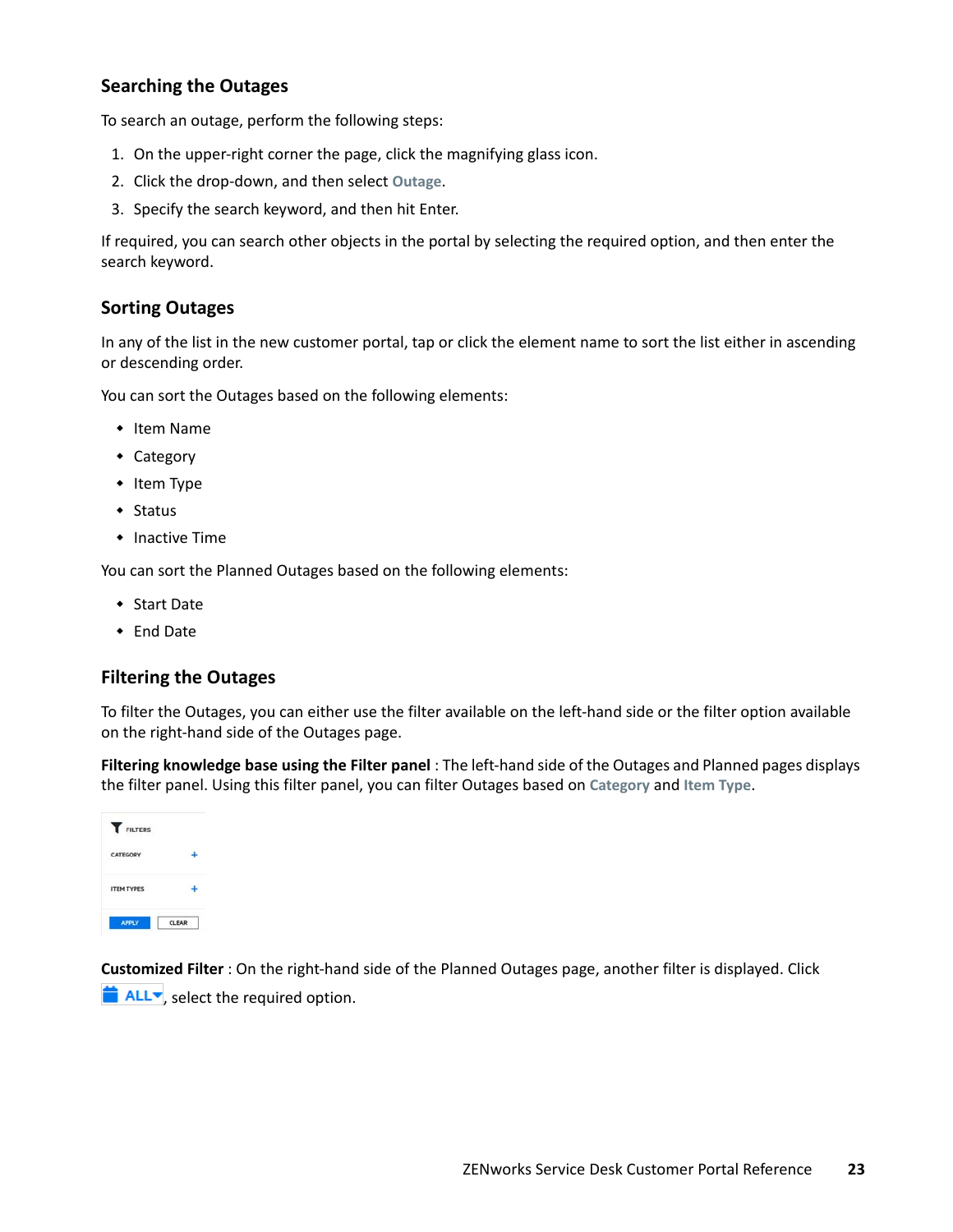| <b>a</b> ALL▼ |  |  |  |  |
|---------------|--|--|--|--|
| <b>ALL</b>    |  |  |  |  |
| Last 7 days   |  |  |  |  |
| Last 30 days  |  |  |  |  |
| Custom        |  |  |  |  |

The available filter options are:

- **All:** Displays all the knowledge base.
- **Custom:** Based on the requirement, you can search for outages that were added between two specific dates.

The Custom drop-down filters for outages between two specific dates. To filter outages between two specific dates, select Custom from the drop-down select the required dates, and then click Apply.



# <span id="page-23-0"></span>**My Profile**

As a customer, you can view your account information in the My Profile page.

- 1. In the top upper-right corner of the new customer Portal, click the icon, and then click **My Profile**.
- 2. In this page, you can view details such as **Username** and **Email**.

**NOTE:** If the system is synchronized with an authentication server, user cannot modify any information in the My Profile page.

# <span id="page-23-1"></span>**Customizing the New Customer Portal**

Depending on the requirements, the strings and logo displayed in the new customer portal can be customized.

The Customize tab in the admin portal enables you to modify the new customer portal, where system banners can be replaced with the appropriate organizational banners. Graphics included should be PNG images. The Application Banner should be of appropriate pixels.

# **Banner**

To add a custom banner, log into the admin portal as an administrator and perform the following steps:

1. Click Setup > Customize > Customer Portal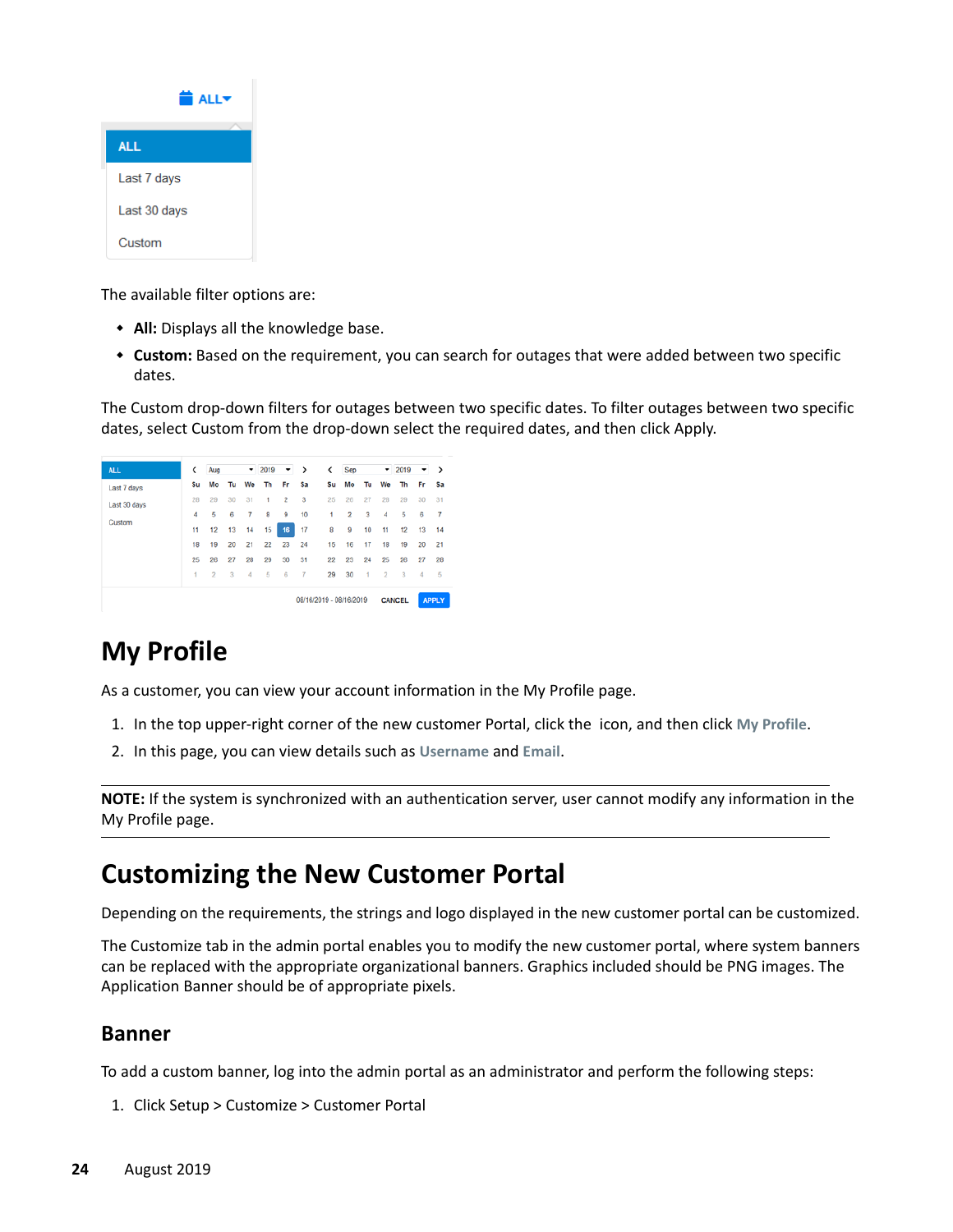| <b>Banner Type</b>        | <b>Description</b>                                                                                                      |
|---------------------------|-------------------------------------------------------------------------------------------------------------------------|
| Login Page Logo           | Replace the default ZEN works Service Desk logo on the<br>login page. The login page logo should be of 240 x 90 pixels. |
| <b>Application Header</b> | Replace the header logo in the new customer portal. The<br>Application Header should be of 56 x 56 pixels.              |
| Portal Banner             | Replace the banner in the new customer portal. The portal<br>banner should be of 1900 x 350 pixels.                     |

- 2. To use Custom Banners, select the Use Custom check box.
- 3. To upload a new Login Page Logo, Application or Portal banner, click New.
- 4. Click Browse and select the required image, and then click the upload button. The image will be uploaded.
- 5. Click Save.

# **Portal**

The text displayed in the customer portal can be customized by administrator. Redirection cards (Store, Create Request, Self Help and Outages) displayed in the Home Page and on the New request Page (Create Incident, Create Service Request and Create Change Request) can be customized.

- **HomePageStoreLegend:** Displayed when the customer is in home page Store.
- **HomePageCreateRequestLegend:** Displayed when the customer is in home page Create Request.
- **HomePageSelfHelpLegend:** Displayed when the customer is in home Self Help.
- **HomePageOutagesLegend:** Customize the text displayed for the Outages widget in the home page.
- **IncidentLegend:** Displayed when the customer selects Report an Incident
- **ServiceRequestLegend:** Displayed when the customer selects Report a Service Request
- **ChangeRequestLegend:** Displayed when the customer selects Report a Change Request

To customize perform the following steps

- 1. Click Setup > Customize > Customer Portal
- 2. Click the Portals tab.
- 3. Click the required name. The HTML editor page is displayed.
- 4. Edit or replace the message and then click Save. To restore the default message, click Restore Default

# **CSS**

The customer portal can be further customized by administrators using the cascading style sheets (CSS). The login page and Header (Navigation bar, Menu items and user profile) of the new customer portal can be customized using the CSS.